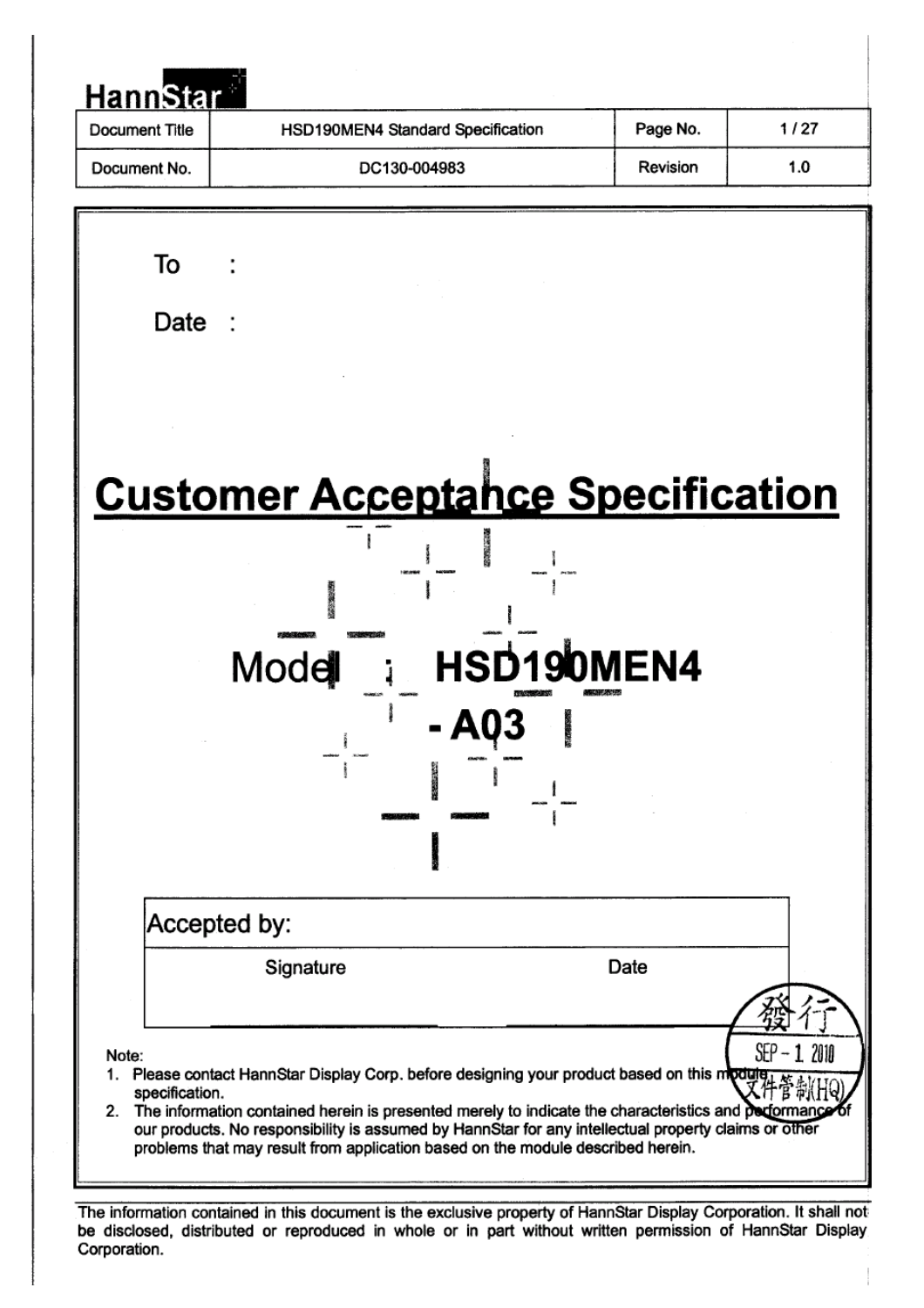

| Document Title | HSD190MEN4 Standard Specification | Page No. | 2/27 |
|----------------|-----------------------------------|----------|------|
| Document No.   | DC130-004983                      | Revision | 1.0  |

|                                                                                                   | <b>Record of Revisions</b> |  |  |  |  |
|---------------------------------------------------------------------------------------------------|----------------------------|--|--|--|--|
| Date<br>Sub-Model<br>Description of change<br>Rev.                                                |                            |  |  |  |  |
| HSD 190MEN4-A03 Formal Specification was 1 <sup>st</sup> issued.<br>Aug, 30, 2010<br>$1.0$<br>A03 |                            |  |  |  |  |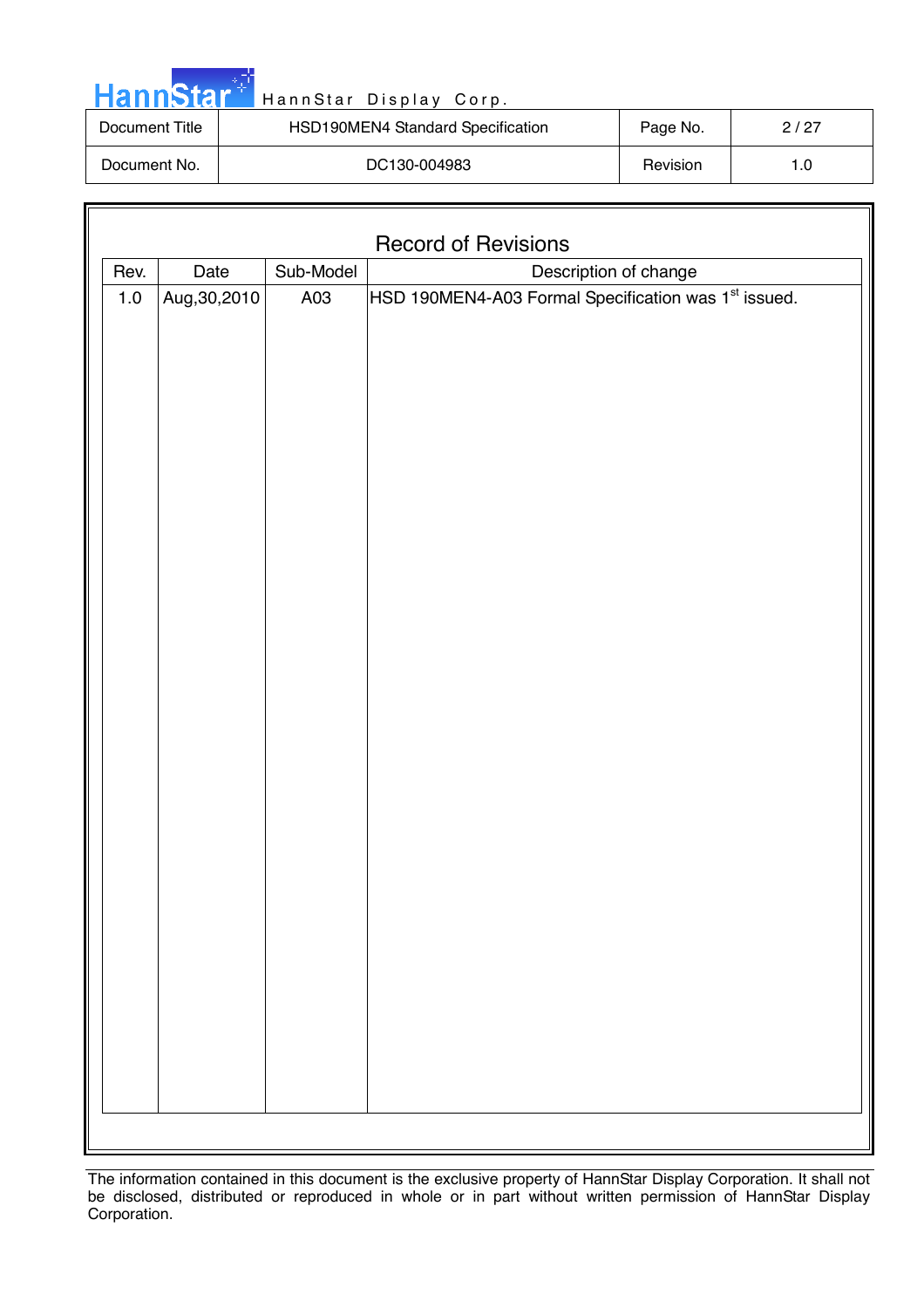| <b>HannStar</b> | HannStar Display Corp.            |          |      |
|-----------------|-----------------------------------|----------|------|
| Document Title  | HSD190MEN4 Standard Specification | Page No. | 3/27 |
| Document No.    | DC130-004983                      | Revision | 1.0  |

an an Sala

# **Contents**

| 1.0  | p.4  |
|------|------|
| 2.0  | p.5  |
| 3.0  | p.7  |
| 4.0  | p.11 |
| 5.0  | p.14 |
| 60   | p.15 |
| 7 O  | p.21 |
| 8.0  | p.23 |
| 9.0  | p.24 |
| 10.0 | p.25 |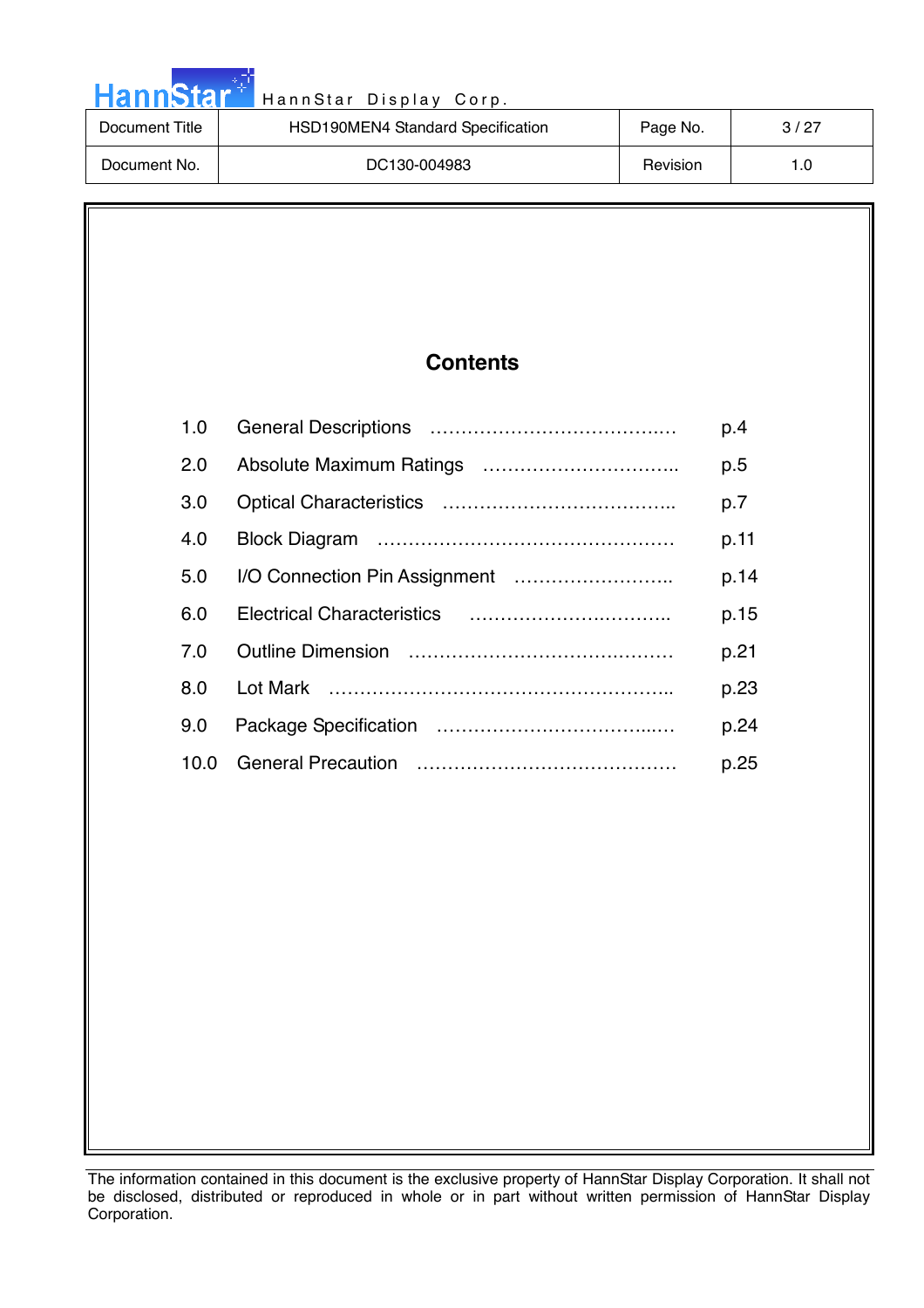

| Document Title | HSD190MEN4 Standard Specification | Page No. | 4/27 |
|----------------|-----------------------------------|----------|------|
| Document No.   | DC130-004983                      | Revision |      |

### **1.0 GENERAL DESCRIPTIONS**

#### **1.1 Introduction**

HannStar Display model **HSD190MEN4-A03** is a color active matrix thin film transistor (TFT) liquid crystal display (LCD) that uses amorphous silicon TFT as a switching device. This model is composed of a TFT LCD panel, the voltage reference, common voltage, DC-DC converter, column, and row driver circuit. This TFT LCD has a 19-inch diagonally measured active display area with SXGA resolution (1024 vertical by 1280 horizontal pixel array) .

#### **1.2 Features**

- 19"SXGA TFT LCD Panel
- 2 CCFLs Backlight System
- Supported SXGA (V:1024 lines, H:1280 pixels) Resolution
- Supported to 75Hz Refresh Rate
- LCD Timing Controller
- RoHS Compliance
- VESA Compatible
- Halogen Free
- **1.3 Applications** 
	- Desktop Monitors
	- Display terminals for AV applications
	- Monitors for industrial applications

#### **1.4 General information**

| Item              |                            | Specification                            |               |  |
|-------------------|----------------------------|------------------------------------------|---------------|--|
| Outline dimension | 396 * 324 * 16.5(Typ)      |                                          | mm            |  |
| Display area      |                            | 376.32 (H) x301.056 (V) (19.0" diagonal) | mm            |  |
| Number of Pixel   | 1280(H) x 1024(V)          |                                          | <b>Pixels</b> |  |
| Pixel pitch       | $0.294(H) \times 0.294(V)$ |                                          | mm            |  |
| Pixel arrangement | <b>RGB Vertical Stripe</b> |                                          |               |  |
| Display color     | 16.7M (6-bits+Hi FRC)      |                                          |               |  |
| Color temperature | 6500K                      |                                          |               |  |
| Display mode      |                            | Normally white                           |               |  |
| Surface treatment |                            | Antiglare, Hard-Coating (3H)             |               |  |
| Weight            |                            | 1860 (190MEN4-A03)                       |               |  |
| Back-light        |                            | 2-CCFLs, Top & bottom edge side          |               |  |
| Input signal      | 2-ch LVDS                  |                                          |               |  |
|                   | System                     | $3.5$ (Typ.)                             | W             |  |
| Power consumption | B/L                        | $9.9$ (Typ.)                             |               |  |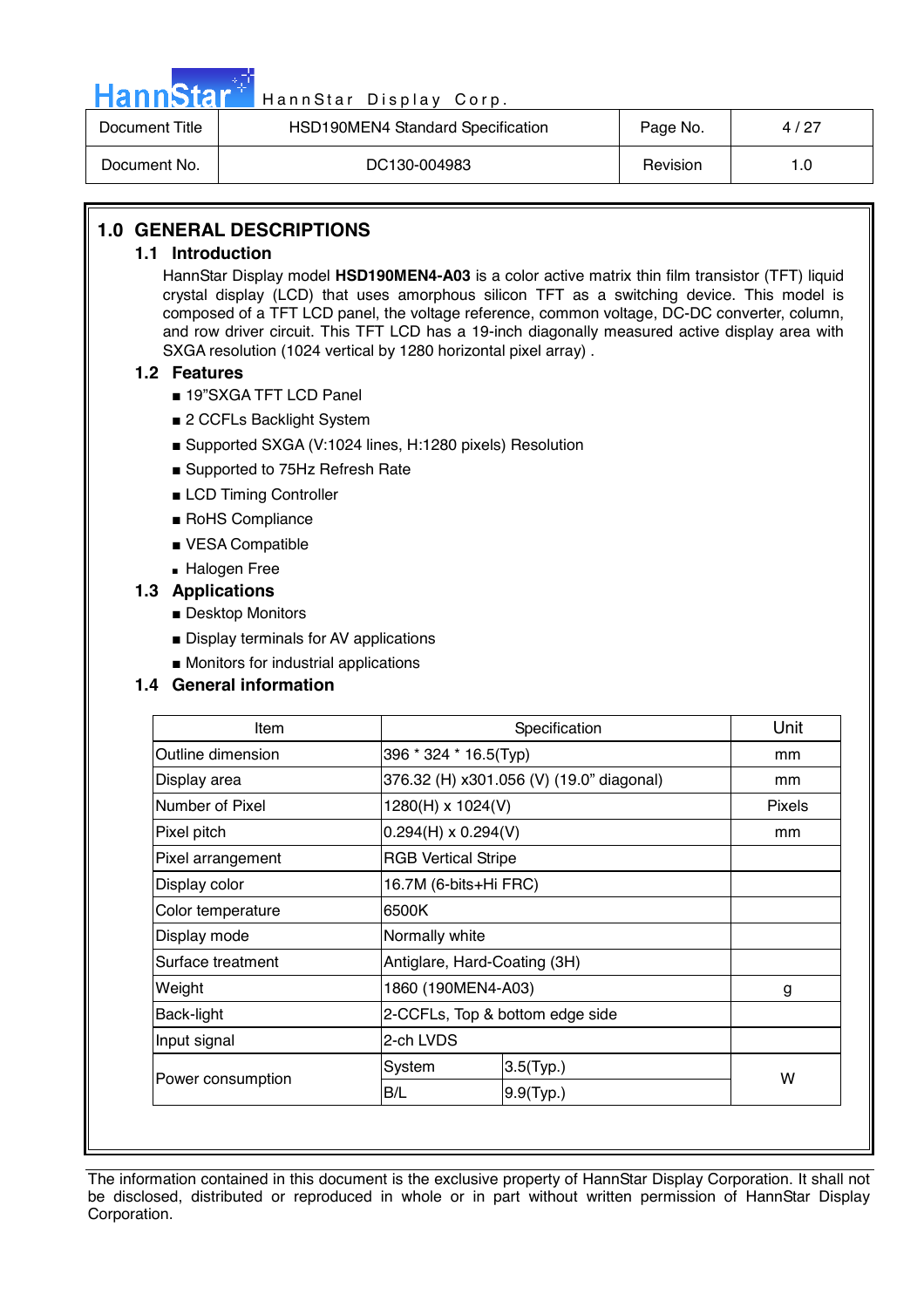| <b>HannStar</b> | HannStar Display Corp.            |          |      |
|-----------------|-----------------------------------|----------|------|
| Document Title  | HSD190MEN4 Standard Specification | Page No. | 5/27 |
| Document No.    | DC130-004983                      | Revision | 1.0  |

Remark(1): There are two functions, brightness and contrast tuning, to let luminance to 125cd/m2 in OSD. OSD shouldn't restrict the panel's G-T curve for brightness to be 125cd/m2. The higher contrast, the higher angular uniformity. That is to say, if OSD want to tune the panel's luminance to 125 cd/m2, the suitable way is to only tune the brightness function. And if tuning the brightness function to 125 cd/m2, it would be better only to tuning the inverter, not the gray level.

## **1.5 Mechanical Information**

|             | Item                          | Min.  | Typ.  | Max.  | Unit   |
|-------------|-------------------------------|-------|-------|-------|--------|
|             | Horizontal(H)                 | 395.5 | 396.0 | 396.5 | mm     |
| Module Size | Vertical(V)                   | 323.5 | 324.0 | 324.5 | mm     |
|             | Depth(D)                      |       | 16.5  |       | mm     |
|             | Weight (without inverter) A03 | 1710  | 1860  | 2010  | g      |
|             | Torque of customer screw hole | --    | --    | 3.0   | Kgf*Cm |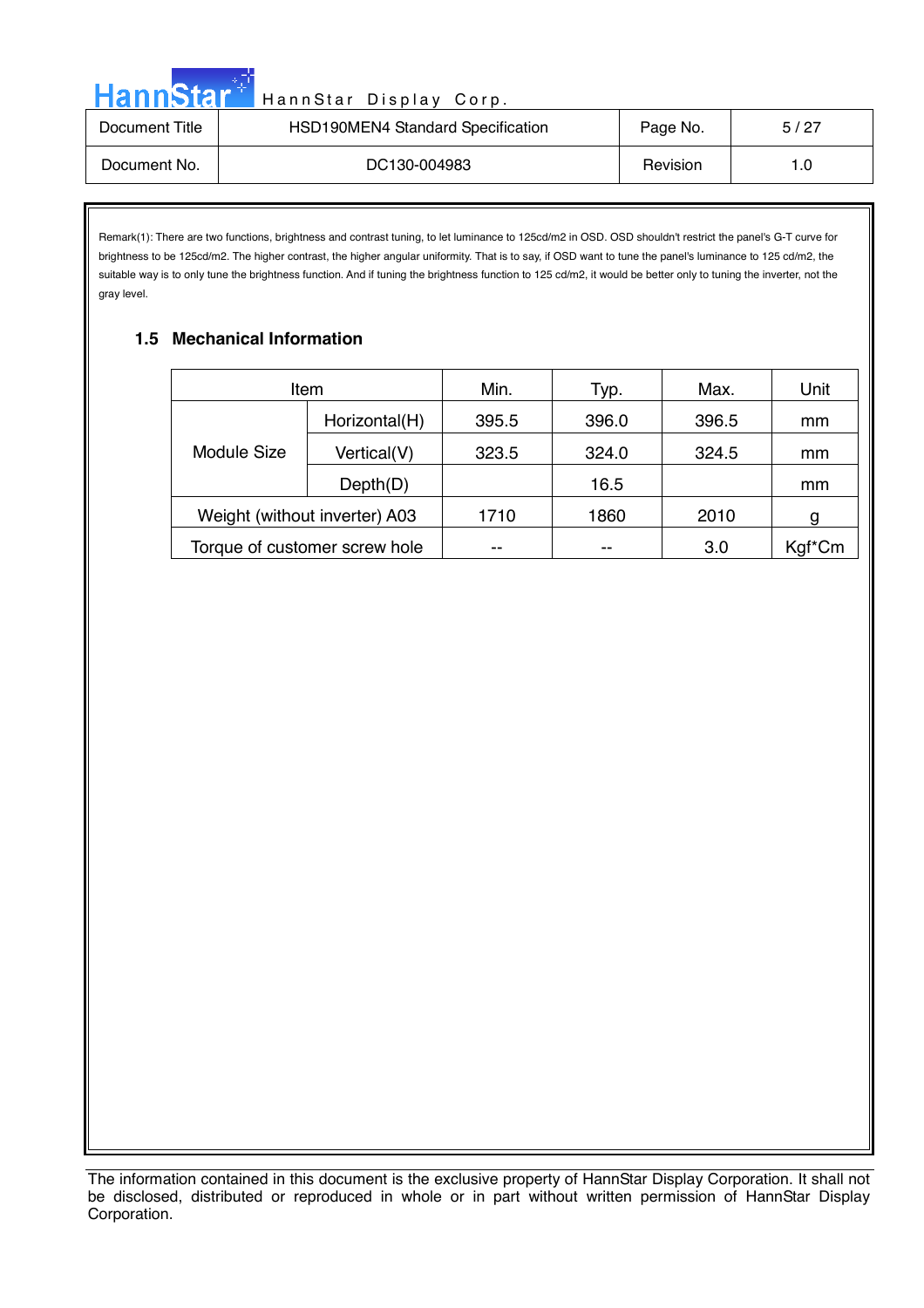

| Document Title | HSD190MEN4 Standard Specification | Page No. | 6/27 |
|----------------|-----------------------------------|----------|------|
| Document No.   | DC130-004983                      | Revision | 1.0  |

# **2.0 ABSOLUTE MAXIMUM RATINGS**

#### **2.1 Absolute Rating of Environment**

| Item                         | Symbol                                                     | Min.  | Max. | Unit        | <b>Note</b> |
|------------------------------|------------------------------------------------------------|-------|------|-------------|-------------|
| Storage temperature          | $\mathsf{T}_{\text{STG}}$                                  | $-20$ | 60   | $^{\circ}C$ |             |
| Operating temperature        | ${\mathsf T}_{\textsf{OPR}}$                               | 0     | 50   | $^{\circ}C$ | (1)         |
| Vibration (non-operating)    | $\mathsf{V}_{\mathsf{NOP}}$                                | --    | 1.5  | G           | (2)         |
| Shock (non-operating)        | $S_{NOP}$                                                  | --    | 70   | G           | (3)         |
| Storage humidity             | $H_{\mathrm{STG}}$                                         | 10    | 90   | %RH         | (3)         |
| <b>Operating humidity</b>    | $H_{OP}$                                                   | 10    | 90   | %RH         | (4)         |
| Low pressure (operating)     | $P_{LOP}$                                                  | 697   |      | <b>HPa</b>  | (5)         |
| Low pressure (non-operating) | $\mathsf{P}_{\mathsf{L} \mathsf{N} \mathsf{O} \mathsf{P}}$ | 116   |      | HPa         | (6)         |

#### Note (1) Storage /Operating temperature



- (2) 5-500-5Hz sine wave, X, Y, Z each directions, 30 min/cycle.
- (3) 11ms,  $\pm X$ ,  $\pm Y$ ,  $\pm Z$  direction, one time each. For this shock test,
- It is necessary to fill the silicon rubber between the shock jig as buffer.
- (4) Max wet bulb temp.  $=39^{\circ}$ C
	- (5) 2 hrs. (10000 feet)
	- (6) 24hrs. (50000 feet)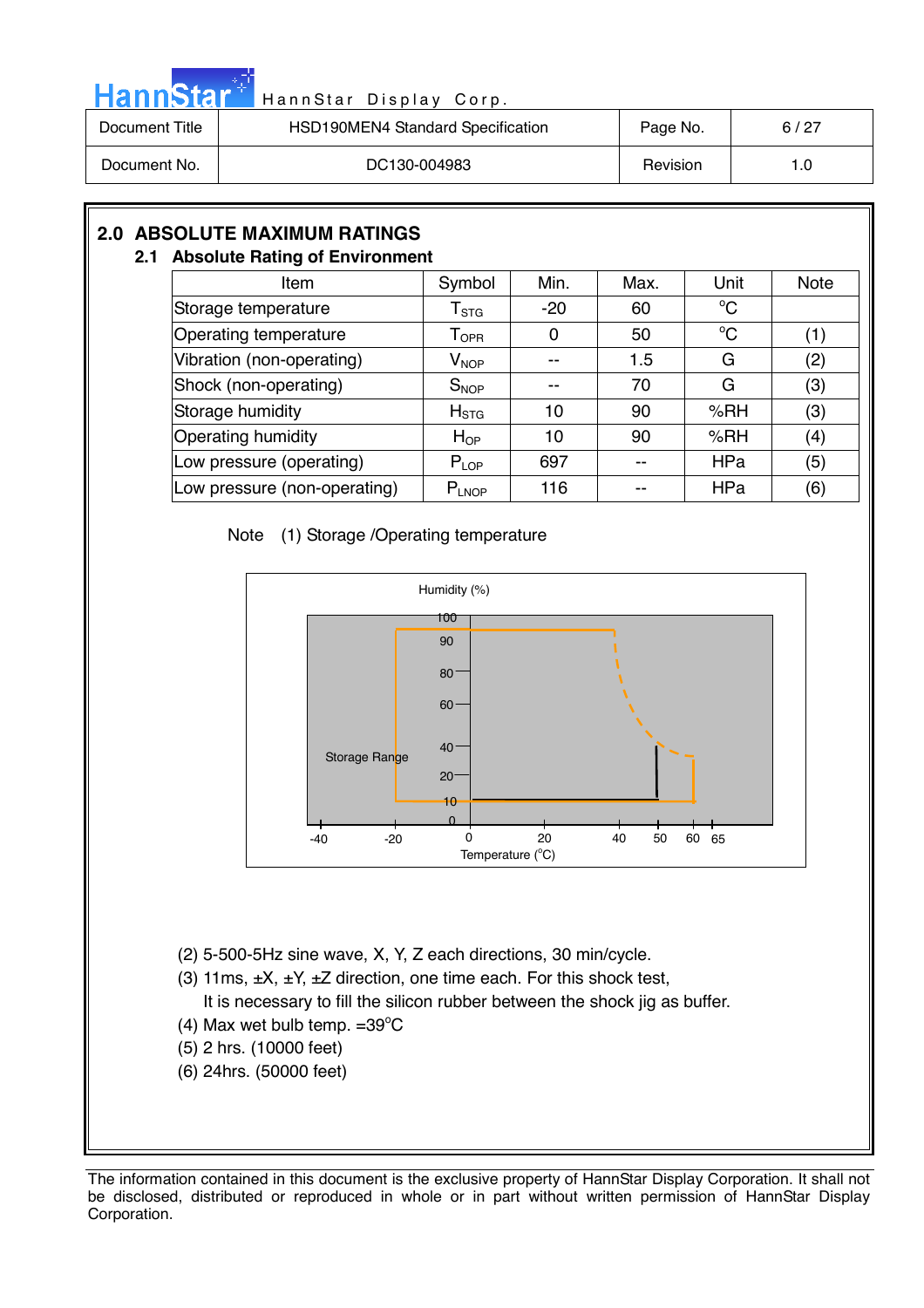

| Document Title | HSD190MEN4 Standard Specification | Page No. | 7 / 27 |
|----------------|-----------------------------------|----------|--------|
| Document No.   | DC130-004983                      | Revision |        |

# **2.2 Electrical Absolute Rating: 2.2.1 TFT LCD Module:**  Item Symbol Min. Max. Unit. Note Power supply Voltage  $\vert$  VDD  $\vert$  -0.3  $\vert$  5.5  $\vert$  V(DC)  $\vert$  (1)(2) **2.2.2 Back Light Unit:**  Item | Symbol | Min. | Max. | Unit | Note Lamp current  $I_L$  3.0 8.0 mA  $(1)(2)(3)$ Lamp frequency  $f_L$  40 80 KHz  $(1)(2)(3)$

Note: (1) Permanent damage may occur to the LCD module if beyond this specification. Functional operation should be restricted to the conditions described under Normal Operating Conditions.

 (2) To exceed 7.5mA, life time accelerate drop down and if to exceed 8.0 mA has safety problem. If current lower than 3.0 mA, CCFL would be unstable or damaged.

(3) Within Ta= $25\pm2\text{°C}$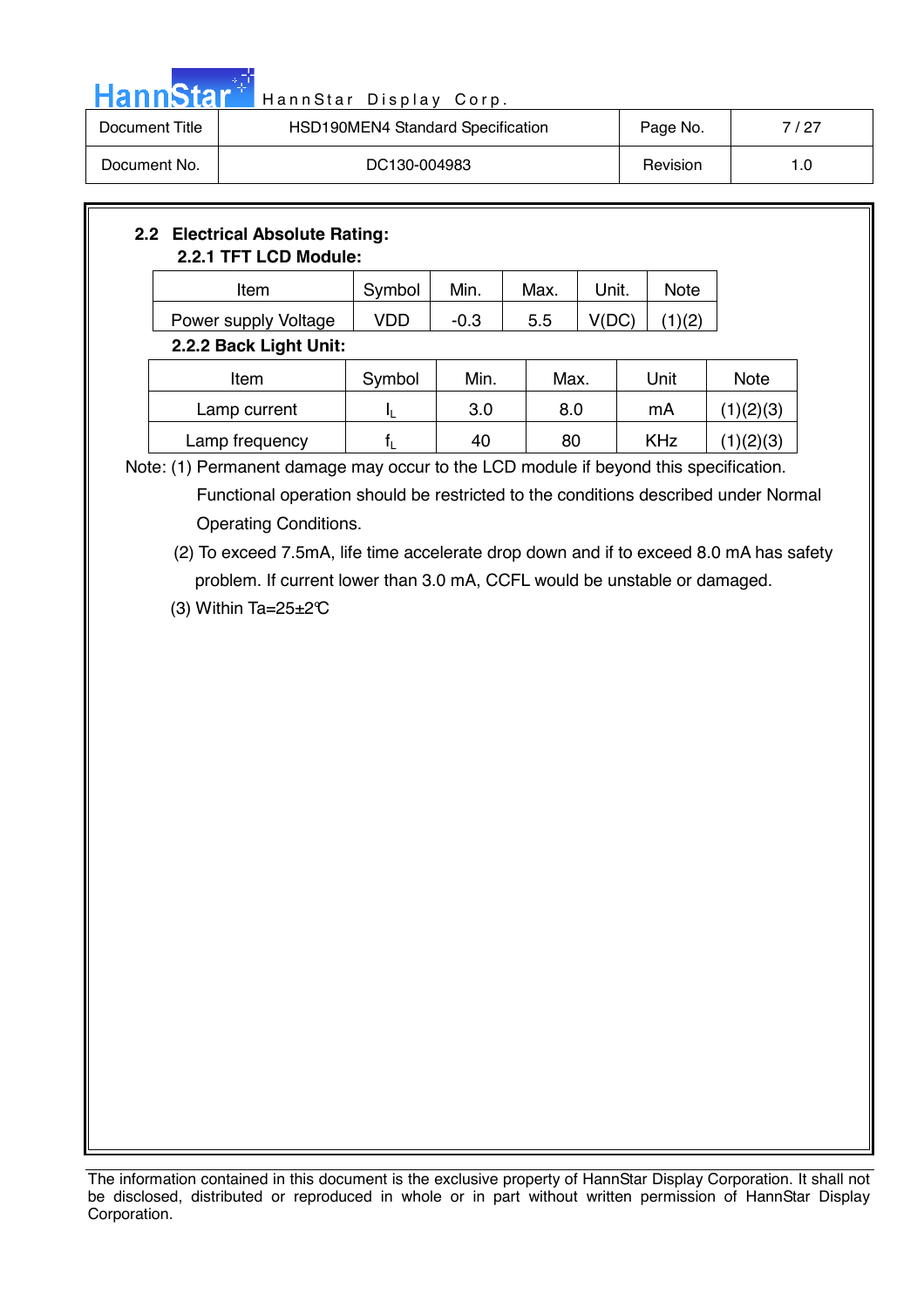

| Document Title | HSD190MEN4 Standard Specification | Page No. | 8/27 |
|----------------|-----------------------------------|----------|------|
| Document No.   | DC130-004983                      | Revision | 1.C  |

| Item                                  |                   | Symbol                                  | Condition                                            | Min.     | Typ.     | Max.    | Unit              | <b>Note</b>                      |  |       |  |  |  |
|---------------------------------------|-------------------|-----------------------------------------|------------------------------------------------------|----------|----------|---------|-------------------|----------------------------------|--|-------|--|--|--|
|                                       |                   |                                         |                                                      | 640      | 800      | --      |                   | (1)(2)<br>for Dell               |  |       |  |  |  |
| Contrast                              |                   | <b>CR</b>                               |                                                      | 800      | 1000     |         |                   | (1)(2)<br>for other<br>customers |  |       |  |  |  |
| Response time                         | Rising<br>Falling | $TR + TF$                               |                                                      | --       | 5        | 10      | msec              | (1)(3)                           |  |       |  |  |  |
| White luminance<br>(center of screen) |                   | $Y_L$                                   | $\Theta = 0^{\circ}$<br>$\phi = 0^{\circ}$<br>Normal | 200      | 250      | --      | cd/m <sup>2</sup> | (1)(4)<br>$(IL=7.5mA)$           |  |       |  |  |  |
|                                       |                   | <b>Rx</b>                               | viewing                                              |          | 0.641    |         |                   |                                  |  |       |  |  |  |
|                                       | Red               | Ry                                      | angle                                                |          | 0.337    |         |                   |                                  |  |       |  |  |  |
| Color<br>chromaticity                 | Gree              | Gx                                      |                                                      |          | 0.306    |         |                   |                                  |  |       |  |  |  |
|                                       | n                 | Gy                                      |                                                      | $-0.03$  | 0.614    | $+0.03$ |                   | (1)(4)                           |  |       |  |  |  |
| (CIE1931)                             | <b>Blue</b>       | Bx                                      |                                                      |          | 0.142    |         |                   |                                  |  |       |  |  |  |
|                                       |                   |                                         |                                                      |          |          |         | <b>By</b>         |                                  |  | 0.072 |  |  |  |
|                                       | White             | Wx                                      |                                                      |          | 0.313    |         |                   |                                  |  |       |  |  |  |
|                                       |                   | Wy                                      |                                                      |          | 0.329    |         |                   |                                  |  |       |  |  |  |
|                                       | Hor.              | $\Theta_L$                              |                                                      | 75       | 85       | --      |                   |                                  |  |       |  |  |  |
| Viewing angle                         |                   | $\Theta$ r                              | CR > 10                                              | 75       | 85       | --      |                   |                                  |  |       |  |  |  |
|                                       | Ver.              | $\Theta$ H                              |                                                      | 65       | 75       | --      |                   |                                  |  |       |  |  |  |
|                                       |                   | $\Theta_L$                              |                                                      | 75       | 85       | --      |                   |                                  |  |       |  |  |  |
|                                       | Hor.              | $\Theta_L$                              |                                                      | 75       | 85       | --      |                   |                                  |  |       |  |  |  |
| Viewing angle                         |                   | $\Theta_{\rm R}$                        | CR>5                                                 | 75       | 85       | --      |                   |                                  |  |       |  |  |  |
|                                       | Ver.              | $\Theta_{\rm H}$<br>$\Theta_\mathrm{L}$ |                                                      | 75<br>75 | 85<br>85 | --      |                   |                                  |  |       |  |  |  |
| <b>Brightness uniformity</b>          |                   | $B_{UNI}$                               | $\Theta = 0^{\circ}$<br>$\phi = 0^{\circ}$           | 75       | --       | --      | $\%$              | (6)                              |  |       |  |  |  |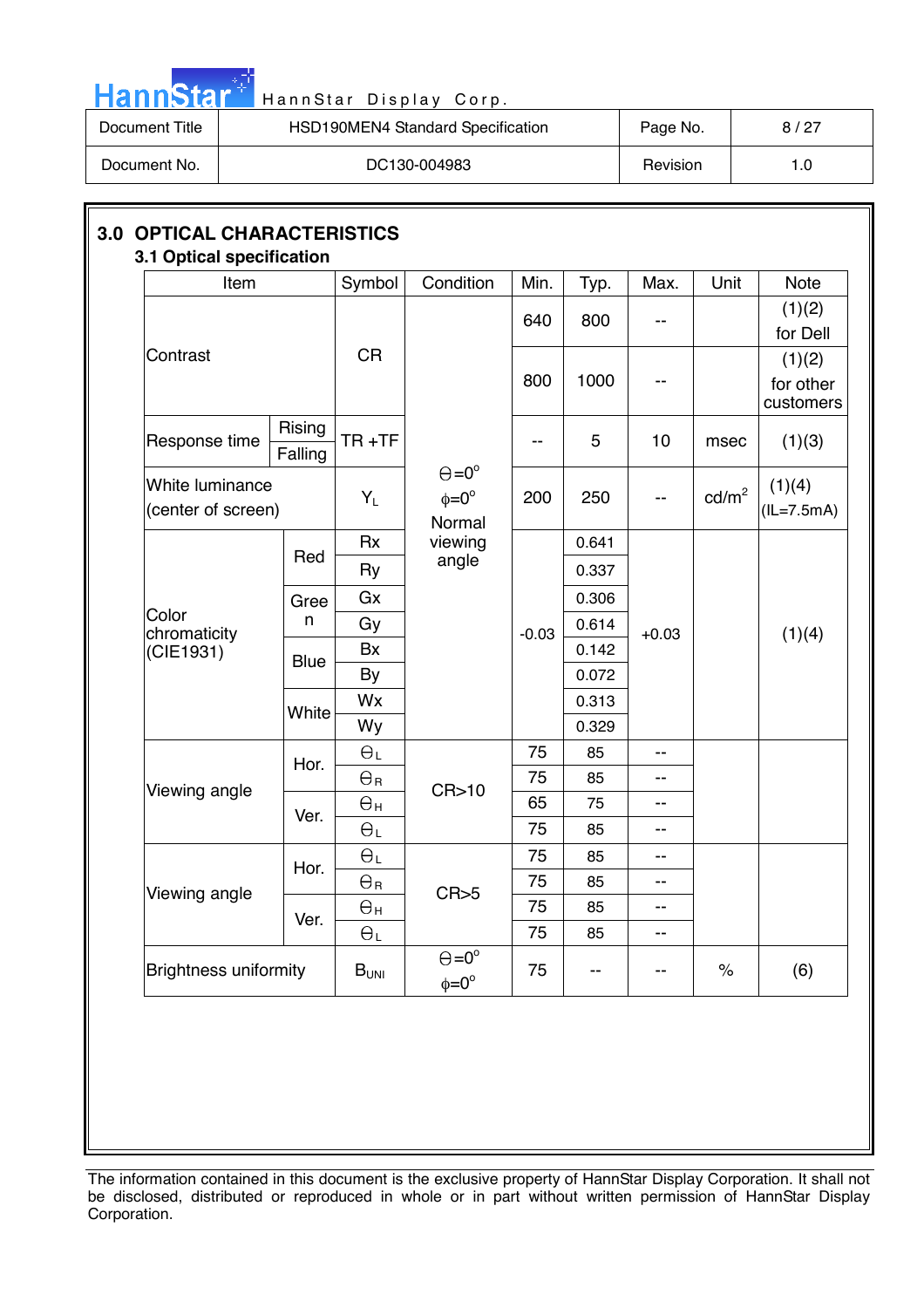

| Document Title | HSD190MEN4 Standard Specification | Page No. | 9/27 |
|----------------|-----------------------------------|----------|------|
| Document No.   | DC130-004983                      | Revision |      |

#### **3.2 Measuring Condition**

- Measuring surrounding: dark room
- Lamp current I<sub>BL</sub>: (7.5) mA, Inverter: TBD 315NR
- $V_{DD1} = 5.0V$ , f<sub>V</sub>=60Hz, f<sub>DCLK</sub>=54MHz
- **Burrounding temperature: 25** $\pm$ **2°C**
- 30min. Warm-up time.

#### **3.3 Measuring Equipment**

- FPM520 of Westar Display technologies, INC., which utilized SR-3 for Chromaticity and BM-5A for other optical characteristics.
- Measuring spot size: 20~21mm

Note (1) Definition of Viewing Angle:

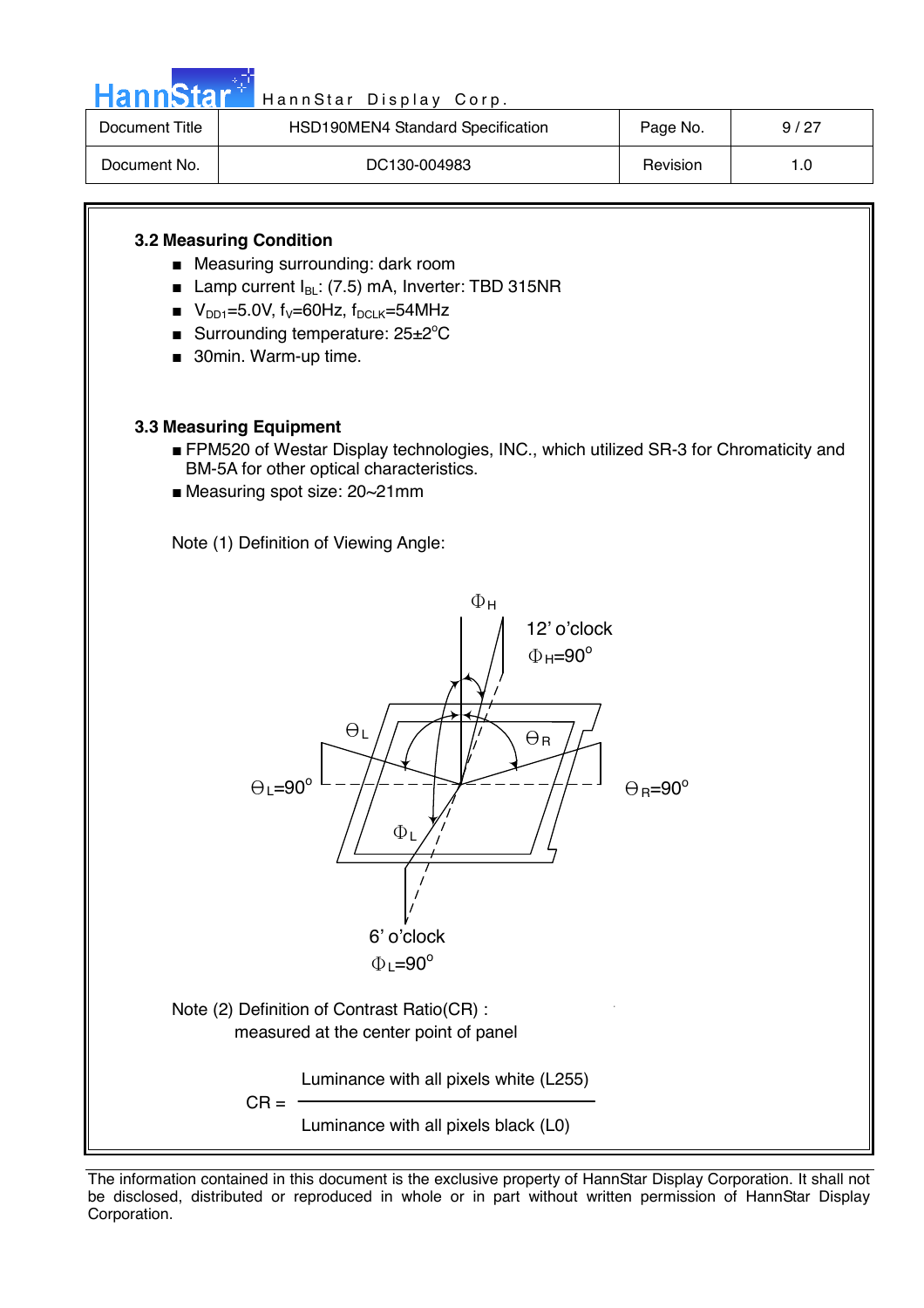| <b>HannStar</b> * | HannStar Display Corp.            |          |       |
|-------------------|-----------------------------------|----------|-------|
| Document Title    | HSD190MEN4 Standard Specification | Page No. | 10/27 |
| Document No.      | DC130-004983                      | Revision | 1.0   |



The information contained in this document is the exclusive property of HannStar Display Corporation. It shall not be disclosed, distributed or reproduced in whole or in part without written permission of HannStar Display Corporation.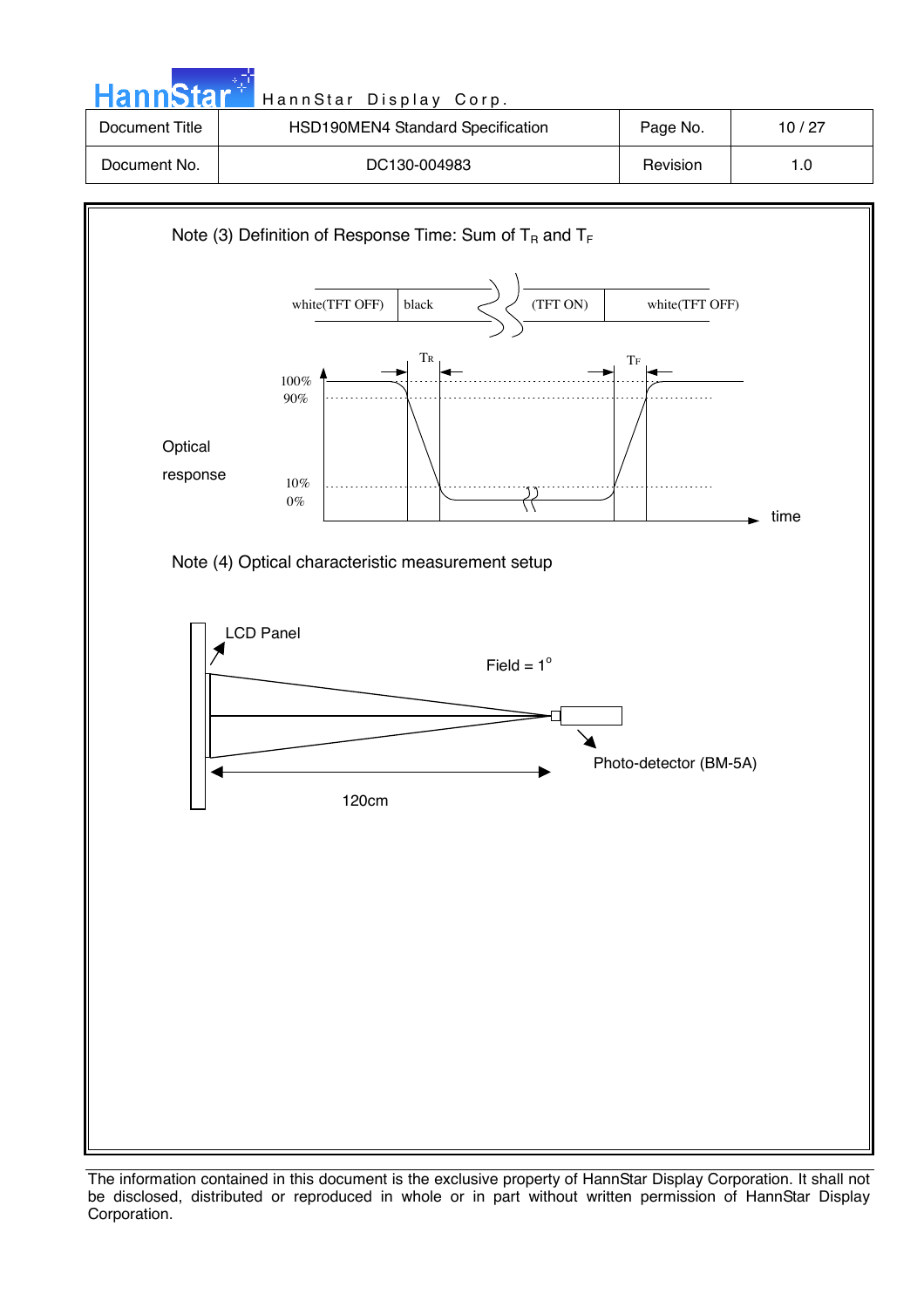

The information contained in this document is the exclusive property of HannStar Display Corporation. It shall not be disclosed, distributed or reproduced in whole or in part without written permission of HannStar Display Corporation.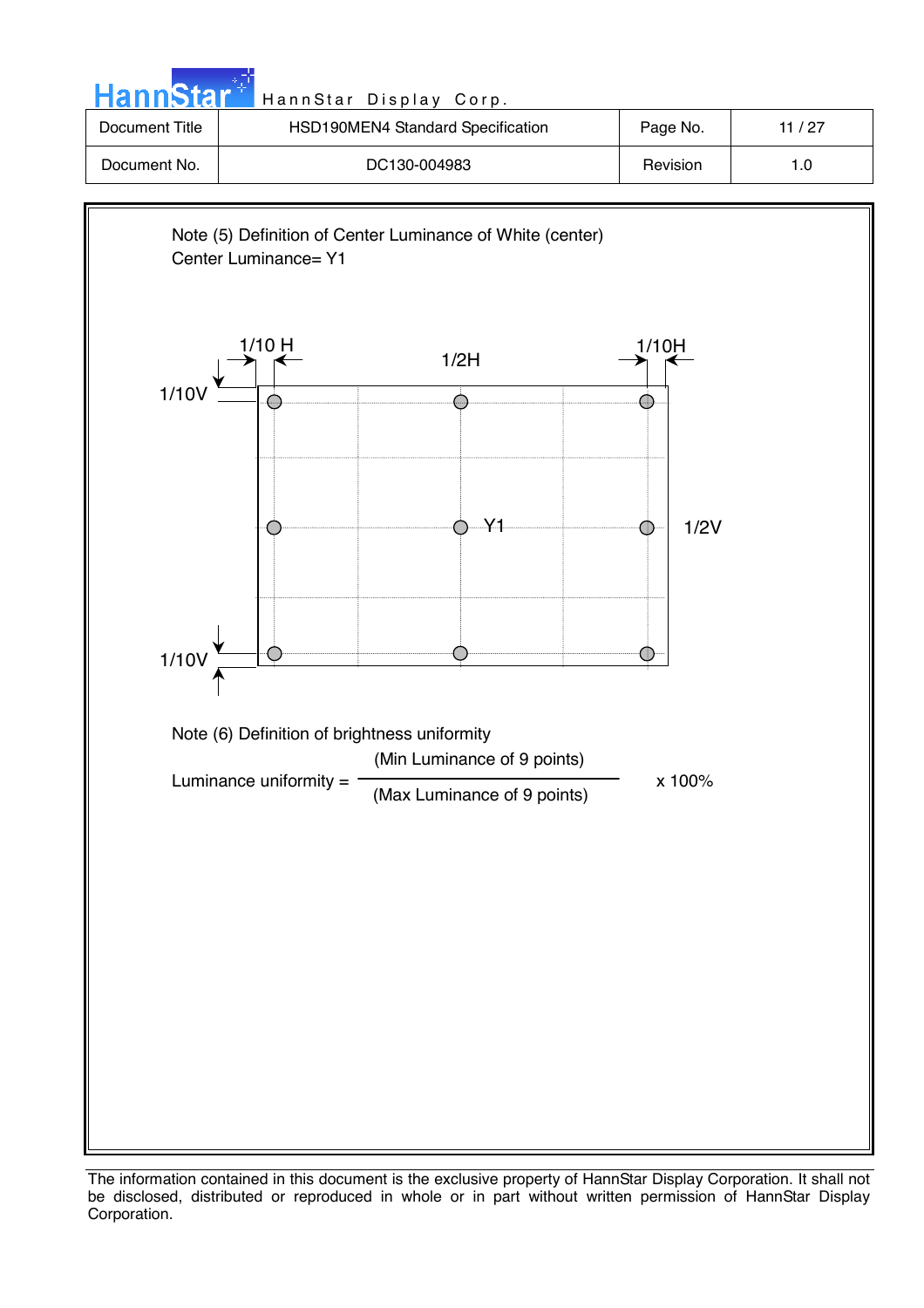| Document No.             | HSD190MEN4 Standard Specification                                                                                    | Page No.                                                | 12/27 |
|--------------------------|----------------------------------------------------------------------------------------------------------------------|---------------------------------------------------------|-------|
|                          | DC130-004983                                                                                                         | Revision                                                | $1.0$ |
| <b>4.0 BLOCK DIAGRAM</b> | 4.1 LCD Module Block Diagram:                                                                                        |                                                         |       |
| Connector CN1            | <b>TCON with</b><br>LVDS receiver<br>Y-driver IC<br>DC/DC<br>Converter<br>Gamma<br>Reference<br>Voltage<br>Generator | X-driver IC<br>Liquid Crystal Panel<br>1280×1024 pixels |       |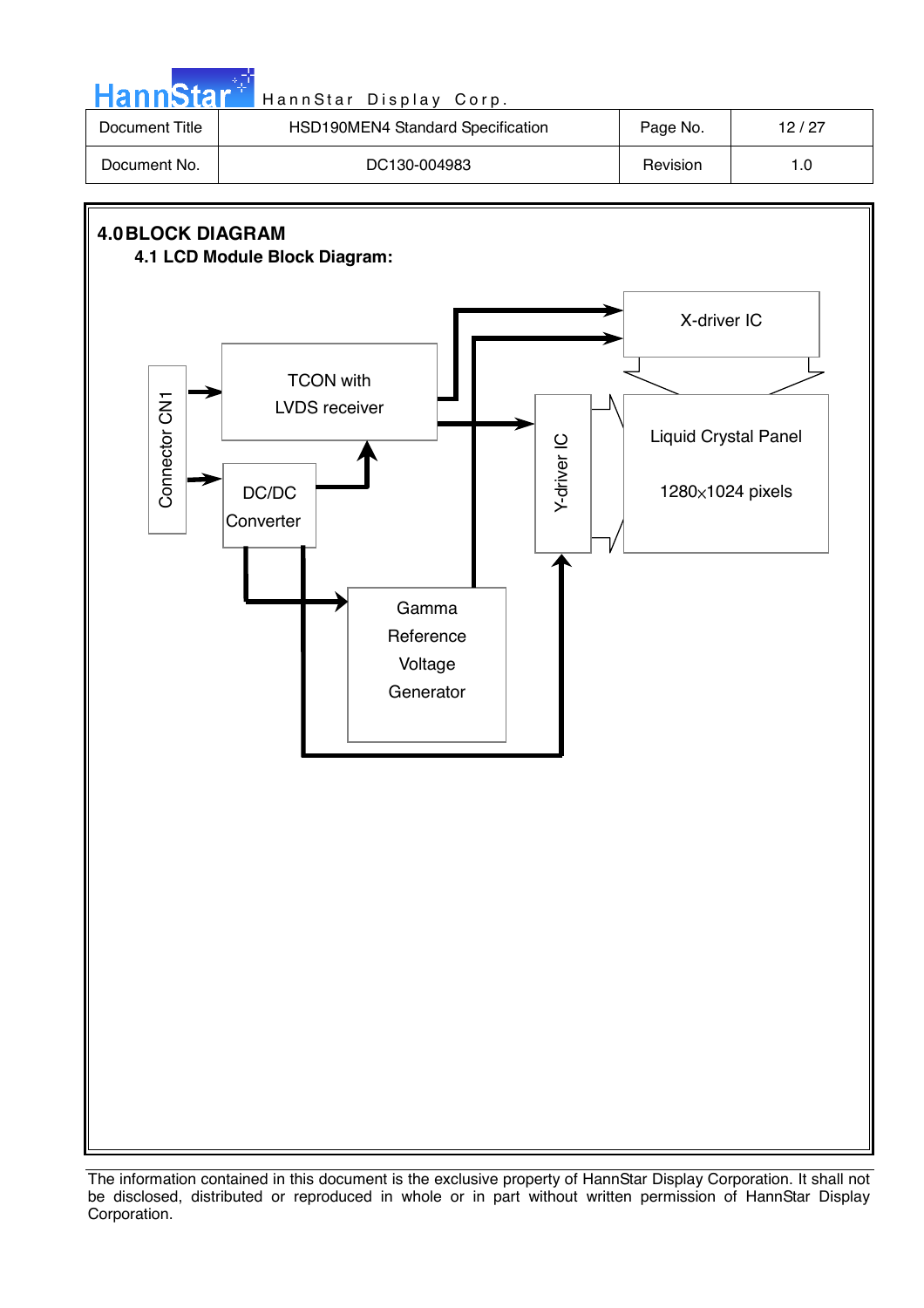| Document Title | HSD190MEN4 Standard Specification | Page No. | 13/27 |
|----------------|-----------------------------------|----------|-------|
| Document No.   | DC130-004983                      | Revision |       |

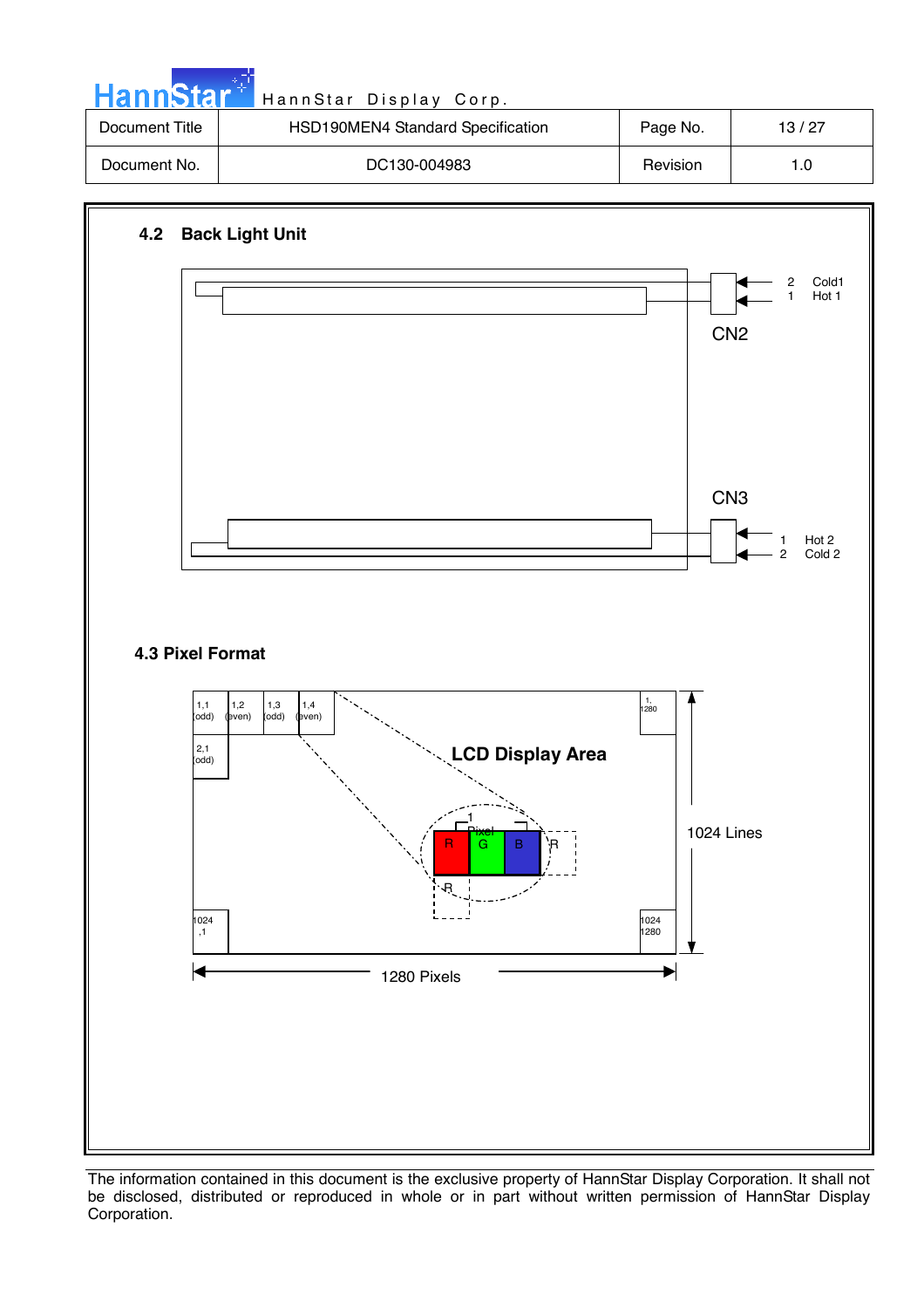|  | ann | <b>A</b> |  |
|--|-----|----------|--|
|  |     |          |  |

| Document Title | HSD190MEN4 Standard Specification | Page No. | 14 / 27 |
|----------------|-----------------------------------|----------|---------|
| Document No.   | DC130-004983                      | Revision | 1.0     |

|                          |              | <b>MSB</b> |     |              |                  |   |             |              |              | <b>LSB</b> MSB                                                          |     |                      |         |              |              |              |        | LSB MSB |     |               |    |       |    |     |                                                       | LSB Gray scale               |
|--------------------------|--------------|------------|-----|--------------|------------------|---|-------------|--------------|--------------|-------------------------------------------------------------------------|-----|----------------------|---------|--------------|--------------|--------------|--------|---------|-----|---------------|----|-------|----|-----|-------------------------------------------------------|------------------------------|
|                          | Display      |            |     |              |                  |   |             |              |              | R7 R6 R5 R4 R3 R2 R1 R0 G7 G6 G5 G4 G3 G2 G1 G0 B7 B6 B5 B4 B3 B2 B1 B0 |     |                      |         |              |              |              |        |         |     |               |    |       |    |     |                                                       | Level                        |
|                          | Black        |            |     |              |                  |   |             |              |              | L                                                                       | L   |                      |         |              |              |              |        |         |     |               |    |       |    |     |                                                       |                              |
|                          | <b>Blue</b>  |            |     |              |                  |   |             |              |              | L                                                                       |     |                      |         |              |              |              |        |         |     | H H H H H H H |    |       |    |     |                                                       | $\overline{\phantom{a}}$     |
|                          | Green        | L L        |     | $\mathbf{L}$ |                  |   |             |              |              |                                                                         |     | <b>H H H H H H H</b> |         |              |              |              |        | L       |     |               |    |       |    |     |                                                       | $\overline{\phantom{a}}$     |
| Basic                    | Light Blue   |            |     |              |                  |   |             |              |              |                                                                         |     |                      |         |              |              |              |        |         |     |               |    |       |    |     | H                                                     | $\qquad \qquad \blacksquare$ |
| color                    | Red          |            |     |              | <b>H H H H H</b> |   |             | H H          | H            |                                                                         |     |                      |         |              |              |              |        |         |     |               |    |       |    |     |                                                       |                              |
|                          | Purple       |            |     |              |                  |   | H           | H            | H            | $\mathbf{I}$                                                            |     |                      |         |              |              |              |        | H.      | H   | H             | H. | H.    | H. | H   | H                                                     | $\overline{\phantom{0}}$     |
|                          | Yellow       | н н        |     | H            | H                | H | H.          | H            | H            |                                                                         | HHH |                      | H       | H            | H.           | H            | H      |         |     |               |    |       |    |     |                                                       |                              |
|                          | White        |            |     |              | H H H H H        |   |             | H H          | H            |                                                                         |     | H H H H H H H        |         |              |              |              |        |         |     | H H H         | H  | H     |    | H H | H                                                     |                              |
|                          | <b>Black</b> |            |     |              |                  |   |             |              |              |                                                                         | L   |                      | L       |              | L            |              | L      |         |     |               |    |       |    |     |                                                       | L0                           |
|                          |              |            | L L | L            |                  |   | L           | L            | H            | L                                                                       |     | L L                  | L       |              | L            | L            | L      |         | L   |               |    |       |    |     |                                                       | L1                           |
|                          | Dark         |            |     |              |                  |   | L           | H            |              |                                                                         |     |                      |         |              |              |              |        |         |     |               |    |       |    |     |                                                       | L2                           |
| Gray scale               | ↑            |            |     |              |                  |   |             |              |              |                                                                         |     |                      |         |              |              |              |        |         |     |               |    |       |    |     |                                                       | L3L251                       |
| of Red                   |              |            |     |              |                  |   | H H H H H L |              |              | L.                                                                      | L   | $\perp$              | $\perp$ | $\mathbf{L}$ | $\mathbf{L}$ |              |        |         |     |               |    |       |    |     |                                                       | L252                         |
|                          | Light        |            |     |              |                  |   | H H H H H L |              | H            | L                                                                       | L   | L                    | L       | $\mathbf{L}$ | L.           | L            |        |         |     |               |    |       |    |     |                                                       | L253                         |
|                          |              |            |     |              | <b>H H H H H</b> |   | H           | н            |              |                                                                         |     |                      |         |              |              |              |        |         |     |               |    |       |    |     |                                                       | L <sub>254</sub>             |
|                          | Red          |            |     |              | H H H H H        |   | H.          | H.           | н            |                                                                         |     |                      |         |              |              |              |        |         |     |               |    |       |    |     |                                                       | <b>Red L255</b>              |
|                          | <b>Black</b> | L          |     |              |                  |   |             |              |              |                                                                         |     |                      |         |              |              |              |        |         |     |               |    |       |    |     |                                                       | L <sub>0</sub>               |
|                          |              |            |     |              |                  |   |             |              |              |                                                                         |     |                      |         |              |              |              | н      |         |     |               |    |       |    |     |                                                       | L <sub>1</sub>               |
|                          | Dark         |            |     |              |                  |   |             |              |              |                                                                         |     |                      |         |              | L            | H            |        |         |     |               |    |       |    |     |                                                       | L2                           |
| Gray scale               | ↑            |            |     |              |                  |   |             |              |              |                                                                         |     |                      |         |              |              |              |        |         |     |               |    |       |    |     |                                                       | L3L251                       |
| of Green                 |              |            |     |              |                  |   |             |              |              | LH H H H H H L L                                                        |     |                      |         |              |              |              |        | L       |     |               |    |       |    |     |                                                       | L252                         |
|                          | Light        |            |     |              |                  |   |             |              |              |                                                                         |     | <b>HHHHHL</b>        |         |              |              |              | H      |         |     |               |    |       |    |     |                                                       | L253                         |
|                          |              |            |     |              |                  |   |             |              |              |                                                                         |     | <b>HHHHHH</b>        |         |              |              |              |        |         |     |               |    |       |    |     |                                                       | L254                         |
|                          | Green        |            |     |              |                  |   |             |              |              |                                                                         |     | <b>H H H H H H H</b> |         |              |              |              |        |         |     |               |    |       |    |     |                                                       | Green L255                   |
|                          | <b>Black</b> | L.         |     |              |                  |   |             |              |              |                                                                         |     |                      |         |              |              |              |        |         |     |               |    |       |    |     |                                                       | L <sub>0</sub>               |
|                          |              |            |     |              |                  |   |             |              |              |                                                                         |     |                      |         |              |              |              |        |         |     |               |    |       |    |     | H                                                     | L1                           |
|                          | Dark         |            |     |              |                  |   |             |              |              |                                                                         |     |                      | L       |              | L            | $\mathbf{L}$ |        |         |     |               |    |       |    | L H |                                                       | L2                           |
| Gray scale               |              |            |     |              |                  |   |             |              |              |                                                                         |     |                      |         |              |              |              |        |         |     |               |    |       |    |     |                                                       | $L3 \cdots L251$             |
| of Blue                  |              |            |     |              |                  |   |             |              |              |                                                                         |     | L L L L L L L LI     |         |              |              |              |        |         |     | H H H H H L L |    |       |    |     |                                                       | L252                         |
|                          | Light        |            |     |              |                  |   |             |              |              |                                                                         |     |                      |         |              |              |              |        |         | H H |               |    | H H H | H  |     | H.                                                    | L253                         |
|                          |              | L          | L   |              |                  |   |             |              |              |                                                                         | L   |                      | L       | L            |              |              |        |         |     | <b>HHHHHH</b> |    |       |    |     |                                                       | L <sub>254</sub>             |
|                          | Blue         |            |     |              |                  |   |             |              |              |                                                                         |     |                      |         |              |              |              |        |         |     |               |    |       |    |     | L L L L L L L L L L L L L L L L L H H H H H H H H H H | Blue L255                    |
|                          | <b>Black</b> |            |     |              |                  |   |             | $\mathbf{L}$ | $\mathbf{L}$ | IL L L L                                                                |     |                      |         |              | L L L        |              | L      | L       |     |               |    |       |    |     |                                                       | L <sub>0</sub>               |
|                          |              |            |     | $\mathsf{L}$ | -L               | L | $\mathsf L$ |              |              | LHLLL                                                                   |     |                      |         |              |              |              | LLLLHL |         | -L  | -L            | L  |       |    | L.  | H                                                     | L1                           |
|                          | Dark         |            |     |              |                  |   |             |              | LLLLLLHL     |                                                                         |     | L L L L L L H L      |         |              |              |              |        |         |     | LLLLLLHL      |    |       |    |     |                                                       | L2                           |
| Gray scale<br>of White & | ↑            |            |     |              |                  |   |             |              |              |                                                                         |     |                      |         |              |              |              |        |         |     |               |    |       |    |     |                                                       | L3L251                       |
| <b>Black</b>             |              |            |     |              |                  |   |             |              |              |                                                                         |     |                      |         |              |              |              |        |         |     |               |    |       |    |     |                                                       | L252                         |
|                          | Light        |            |     |              |                  |   |             |              |              |                                                                         |     |                      |         |              |              |              |        |         |     |               |    |       |    |     |                                                       | L253                         |
|                          |              |            |     |              |                  |   |             |              |              |                                                                         |     |                      |         |              |              |              |        |         |     |               |    |       |    |     |                                                       | L254                         |
|                          | White        |            |     |              |                  |   |             |              |              |                                                                         |     |                      |         |              |              |              |        |         |     |               |    |       |    |     |                                                       |                              |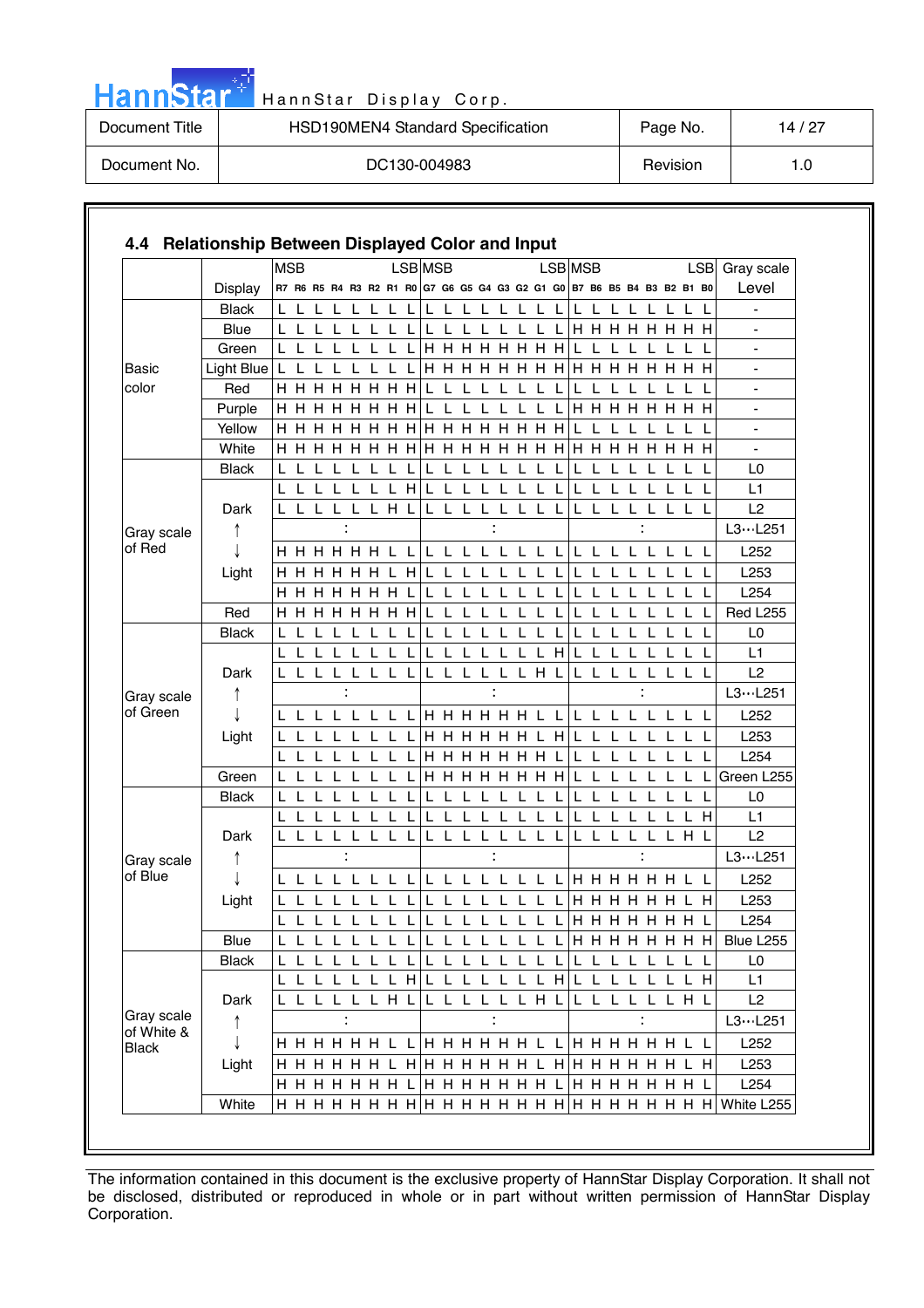

| Document Title | HSD190MEN4 Standard Specification | Page No. | 15/27 |
|----------------|-----------------------------------|----------|-------|
| Document No.   | DC130-004983                      | Revision | 1.0   |

#### **5.0 I/O CONNECTION PIN ASSIGNMENT**  5.1 **Interface Connector** (30-pins, HRS MDF76URW-30S-1H or equivalent) Pin No. Signal Description 1 RinO0- Receiver Signal (-)<br>2 RinO0+ Receiver Signal (+) Receiver Signal (+) 3 RinO1- Receiver Signal (-) 4 RinO1+ Receiver Signal (+) 5 | RinO2- | Receiver Signal (-) 6 RinO2+ Receiver Signal (+) 7 | VSS Ground 8 | RinOC- Clock Signal (-) 9 | RinOC+ | Clock Signal (+) 10 RinO3- Receiver Signal (-)<br>11 RinO3+ Receiver Signal (+) 11 RinO3+ Receiver Signal (+) 12 | RinE0- | Receiver Signal (-) 13 | RinE0+ | Receiver Signal (+) 14 | VSS Ground 15 | RinE1- Receiver Signal (-) 16 | RinE1+ | Receiver Signal (+) 17 | VSS Ground 18 | RinE2- Receiver Signal (-) 19 RinE2+ Receiver Signal (+) 20 | RinEC- Clock Signal (-) 21 | RinEC+ | Clock Signal (+) 22 RinE3- Receiver Signal (-) 23 | RinE3+ | Receiver Signal (+) 24 | VSS | Ground 25 | VSS Ground

#### **5.2 Back Light Unit (CCFL) Connectors:**

26 NC NC 27 | VSS Ground

CN2, 3: CCFL Power Source (Yeonho 35001HS-02 or equivalent)

28 VDD+5V Power Supply, 5V (Typical) 29 | VDD+5V | Power Supply, 5V (Typical) 30 VDD+5V Power Supply, 5V (Typical)

| Pin No. | Svmbol | Color | <b>Function</b>                  |
|---------|--------|-------|----------------------------------|
|         | Hot1   | Pink  | CCFL power supply (High voltage) |
|         | Cold1  | White | Ground                           |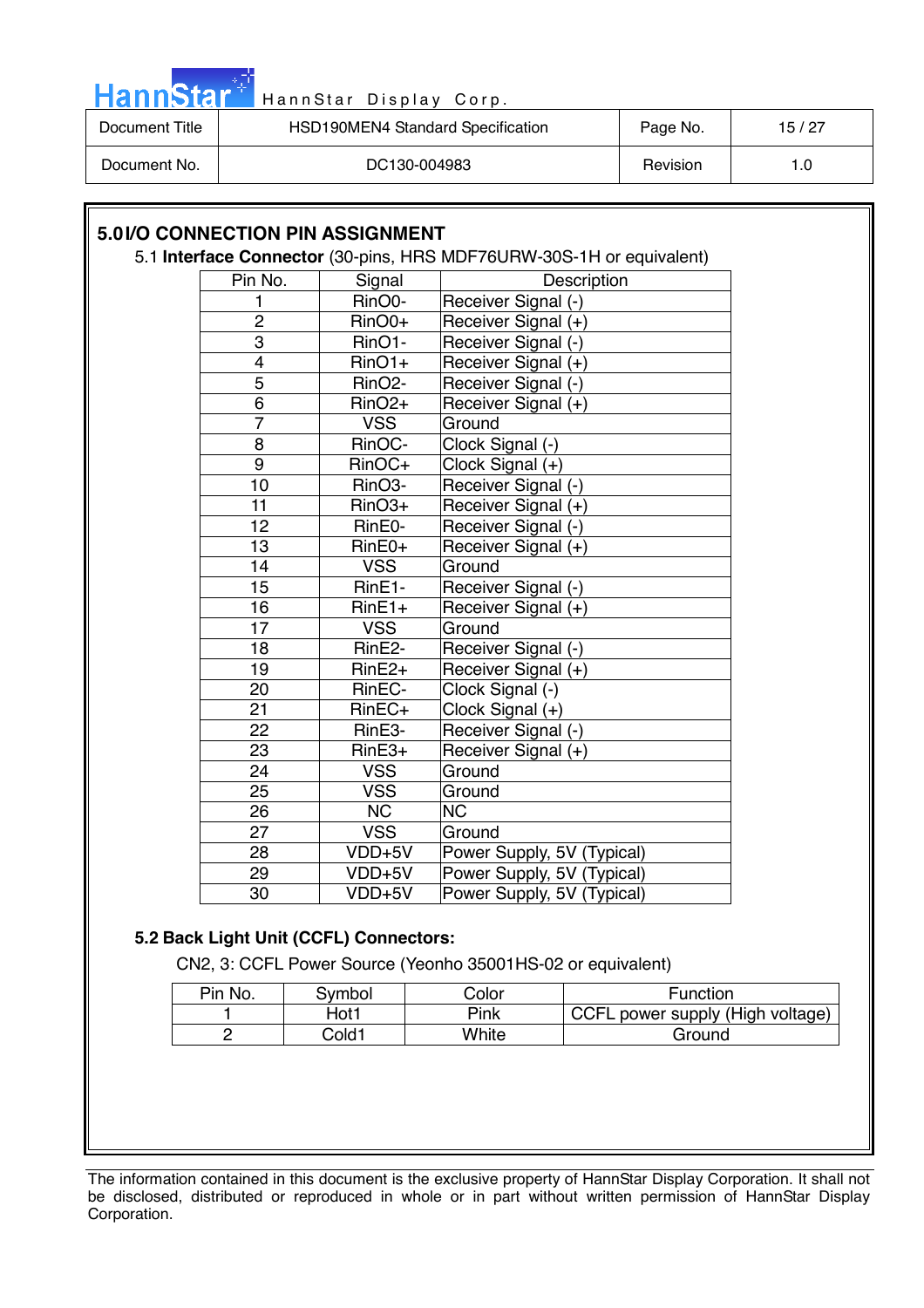

| Document Title | HSD190MEN4 Standard Specification | Page No. | 16 / 27 |
|----------------|-----------------------------------|----------|---------|
| Document No.   | DC130-004983                      | Revision | 1.0     |

# **6.0 ELECTRICAL CHARACTERISTICS**

#### **6.1 TFT LCD Module:**

| Item                    | Symbol                  | Min.  | Typ. | Max. | Unit       | <b>Note</b> |
|-------------------------|-------------------------|-------|------|------|------------|-------------|
| Voltage of power supply | $V_{DD}$                | 4.5   | 5.0  | 5.5  |            |             |
| Current of power supply | $I_{DD0}$               | 650   | 750  | 850  | mA         | (1)         |
| Vsync frequency         | $\mathsf{f}_\mathsf{V}$ | 50    | 60   | 76   | <b>Hz</b>  | (2)         |
| <b>Hsync frequency</b>  | f <sub>н</sub>          | 53.3  | 64   | 80   | <b>KHz</b> |             |
| Frequency               | T <sub>DCLK</sub>       | 50    | 54   | 67.5 | <b>MHz</b> |             |
| Input rush current      | <b>I</b> RUSH           | $- -$ |      | 3.0  | А          | (3)         |

Note (1)  $V_{DD} = 5.0V$ , Black pattern (L0)



Note (2) When fv is too low, a flicker may be occurred on the display. Note (3) Input Rush Current condition

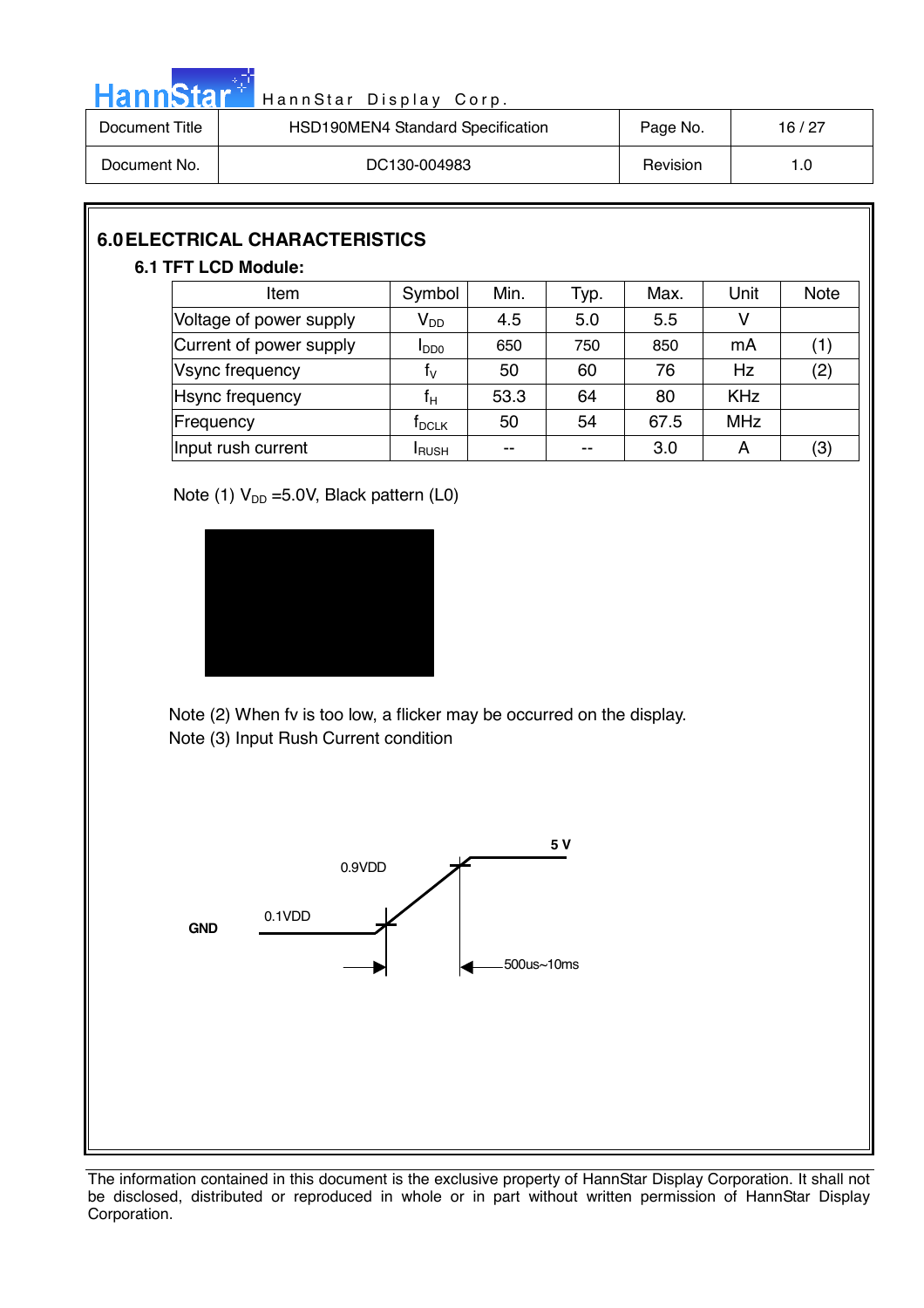|  | ann | 51 |  |
|--|-----|----|--|
|  |     |    |  |

| Document Title | HSD190MEN4 Standard Specification | Page No. | 17 / 27 |
|----------------|-----------------------------------|----------|---------|
| Document No.   | DC130-004983                      | Revision | 1.0     |

### **6.2 Back-Light Unit**

The back-light system is an edge-lighting type with 2 CCFL (Cold Cathode Fluorescent Lamp). The characteristics of the lamp are shown in the following tables.

| Item                      | Symbol | Min.   | Typ.  | Max. | Unit       | Note              |
|---------------------------|--------|--------|-------|------|------------|-------------------|
| Lamp current              |        | 3.0    | 7.5   | 8.0  | mA(rms)    | (1)               |
| Lamp voltage              | VL     | 594    | 660   | 726  | V(rms)     | $I1=7.5mA$        |
| <b>Frequency</b>          | fL     | 40     | 50    | 80   | <b>KHz</b> | (2)               |
| <b>Operating Lifetime</b> | Hr     | 40,000 | $- -$ | $-$  | Hour       | 7.5mA(3)          |
| Startup voltage           | Vs     | 1400   | --    | $-1$ | V(rms)     | at $25^{\circ}$ C |
|                           |        | 1650   |       |      |            | at $0^{\circ}$ C  |



#### Note (1)

Lamp current is measured with current meter for high frequency as shown below. Specified values are for a single lamp. To exceed 7.5 mA, life time accelerate drop down and if to exceed 9.0 mA has safety problem. If current lower than 3.5 mA, CCFL would be unstable or damaged.

#### Note (2)

Lamp frequency may produce interference with horizontal synchronous frequency and this may cause ripple noise on the display. Therefore lamp frequency shall be kept away from the horizontal synchronous frequency and its harmonics as far as possible in order to avoid interference.

Note (3)

Lamp life time (Hr) can be defined as the time in which it continues to operate under the condition : Ta=25 $\pm$ 3°C, Typical IL value indicated in the above table and fL=48 kHz until the brightness becomes less than 50%

#### Note (4)

CCFL inverter should be able to provide a voltage over specified value (Vs) in the above table. Lamp units need at least Vs value shown above to ignition.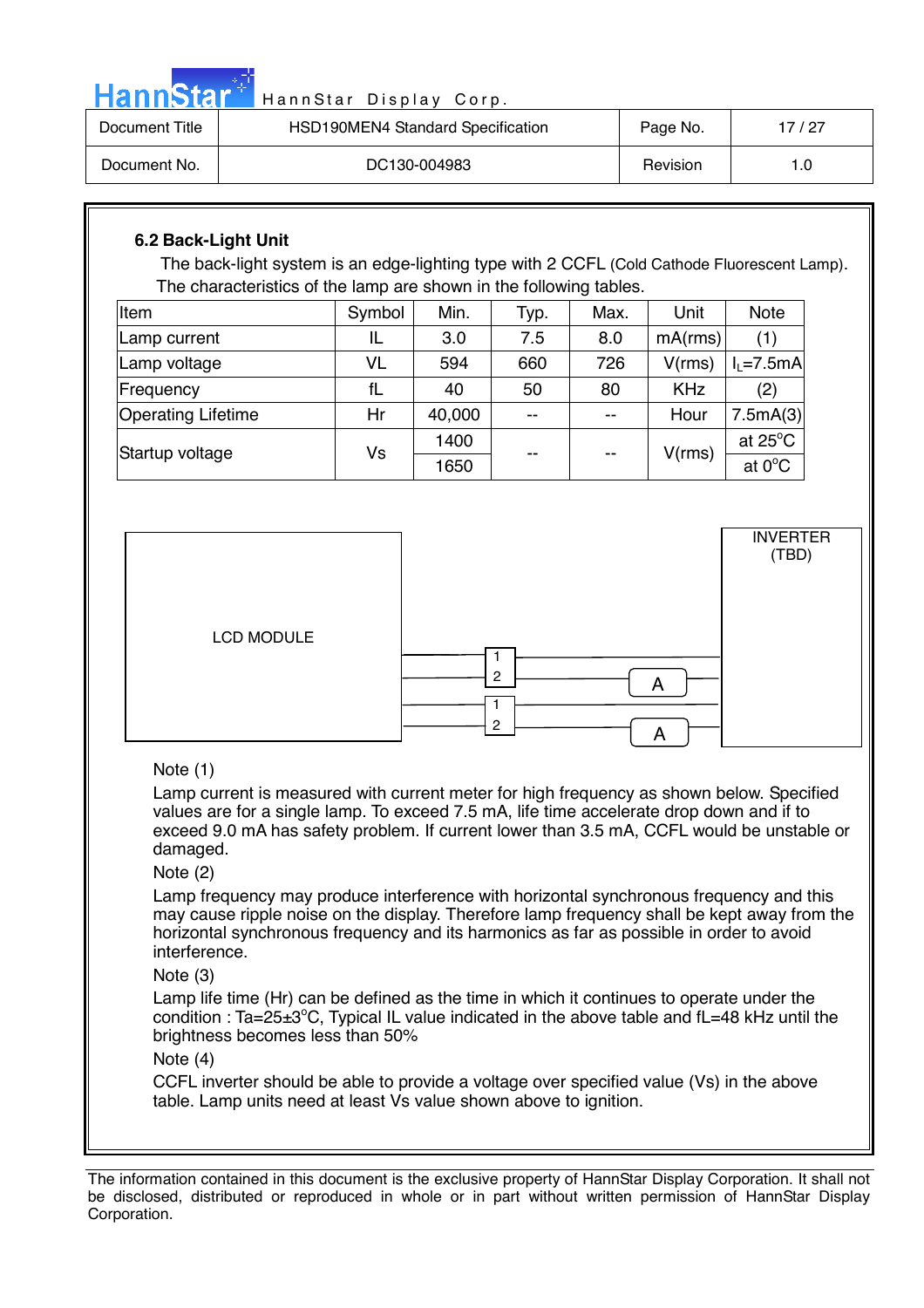| . .<br>lann<br>. . | ÆТ |  |
|--------------------|----|--|
|                    |    |  |

| Document Title | HSD190MEN4 Standard Specification | Page No. | 18 / 27 |
|----------------|-----------------------------------|----------|---------|
| Document No.   | DC130-004983                      | Revision |         |

#### Note (5)

The voltage over specified value (Vs) should be applied to the lamp more than 1 second after startup. Otherwise, the lamp may not be turned on. The used lamp current is the lamp typical current.

Note (6)

The output voltage waveform and current waveform of the inverter must be symmetrical (Unsymmetrical ratio is less than 10%). Please do not use the inverter which has unsymmetrical voltage and current waveform, and spike waveform. The inverter design which can provide the best optical performance, power efficiency, and lamp life should under the following conditions.

- a. The asymmetry rate of the inverter waveform should be less than 10%.
- b. The distortion tae of the waveform should be within  $\sqrt{2}$ ±10%.
- c. The inverter output waveform should be better similar to the ideal sine wave.



Asymmetry rate =  $\text{II}_{p-1-p}$  /  $\text{I}_{rms} \times 100\%$ Distortion rate =  $I_p$  (or  $I_p$ ) / Irms

The information contained in this document is the exclusive property of HannStar Display Corporation. It shall not be disclosed, distributed or reproduced in whole or in part without written permission of HannStar Display Corporation.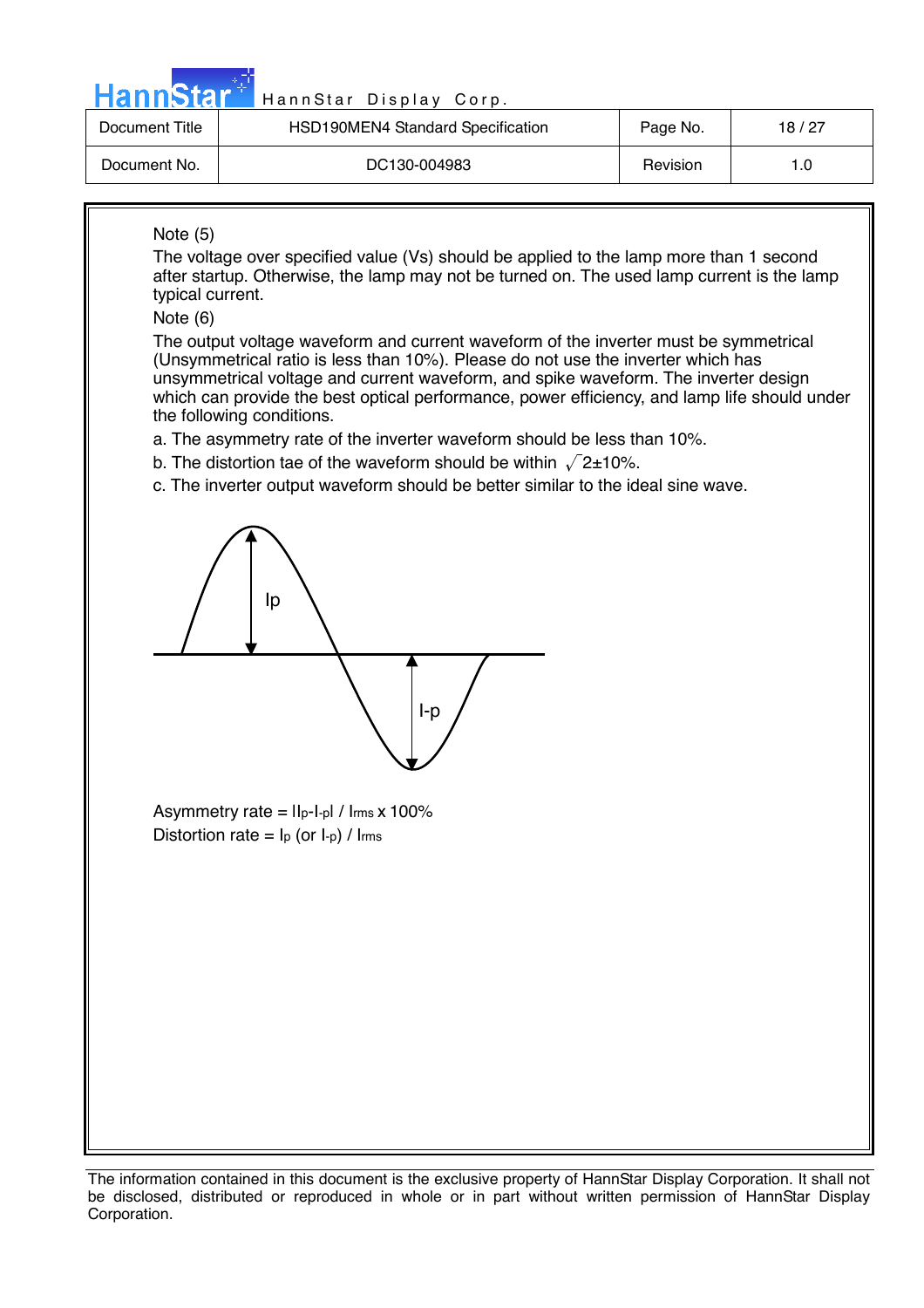

| Document Title | HSD190MEN4 Standard Specification | Page No. | 19/27 |
|----------------|-----------------------------------|----------|-------|
| Document No.   | DC130-004983                      | Revision | 1.0   |

| Item                              | Symbol     | Min.   | Typ. | Max.   | Unit | Conditions                          |
|-----------------------------------|------------|--------|------|--------|------|-------------------------------------|
| Differential Input High Threshold | Vth.       |        |      | $+100$ | mV   | $V_{CMLVDS} = 1.25V$                |
| Differential Input Low Threshold  | Vtl        | $-100$ |      |        | mV   |                                     |
| Input Current                     | ΙıΝ        | $-10$  |      | $+10$  | uA   | $V_{IN} = 2.4 V/0 V,$<br>$VDD=3.6V$ |
| Differential input Voltage        | $ V_{ID} $ | 0.1    |      | 0.6    | v    |                                     |
| Common Mode Voltage Offset        | $V_{CM}$   | 1.15   |      | 1.35   | v    |                                     |
| <b>Clock Frequency</b>            | fc         | 50     | 54   | 67.5   | MHz  |                                     |

**LVDS VIN N** 





#### DC Timing Diagram 1: LVDS single end waveform

The information contained in this document is the exclusive property of HannStar Display Corporation. It shall not be disclosed, distributed or reproduced in whole or in part without written permission of HannStar Display Corporation.

#### **GND**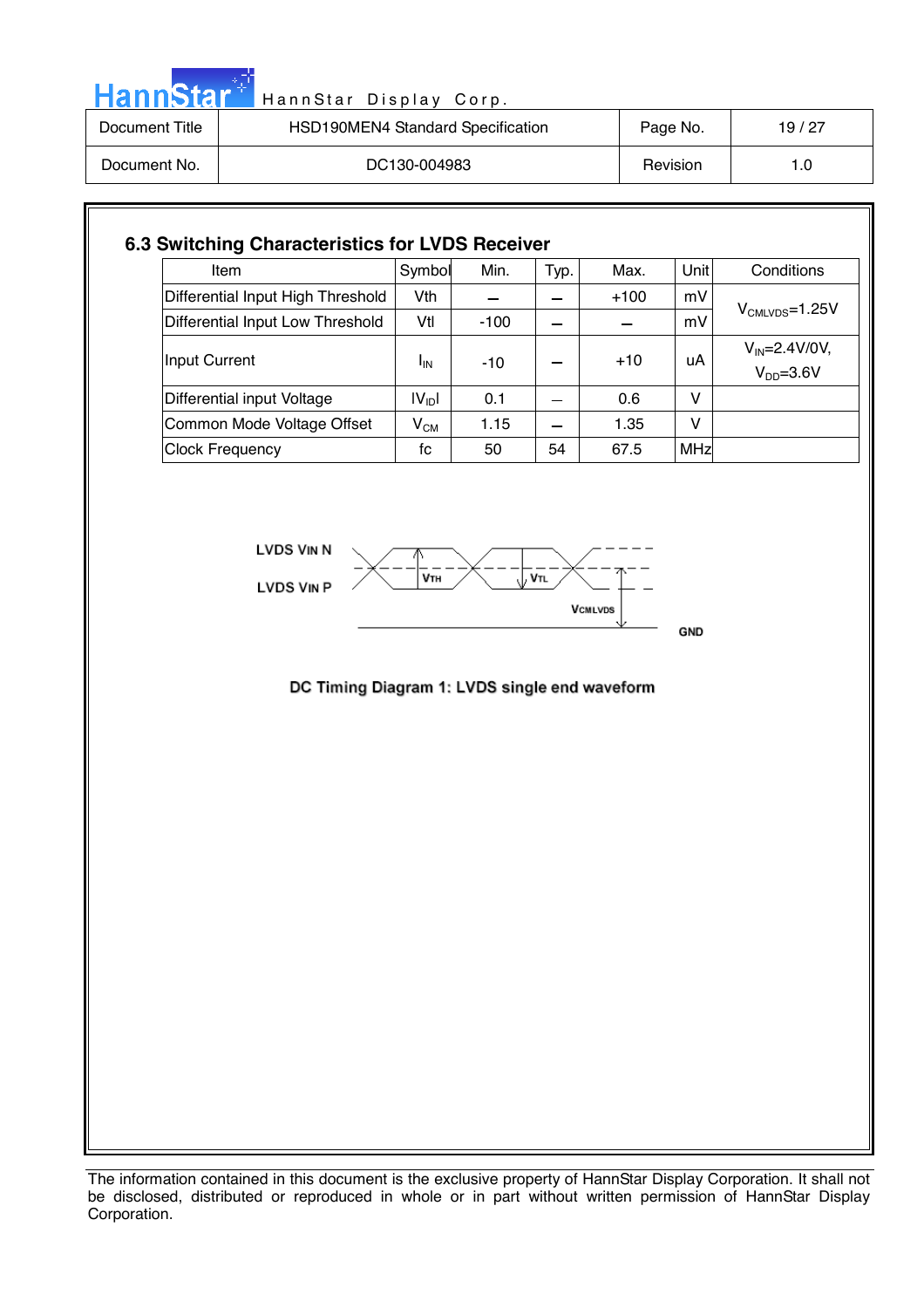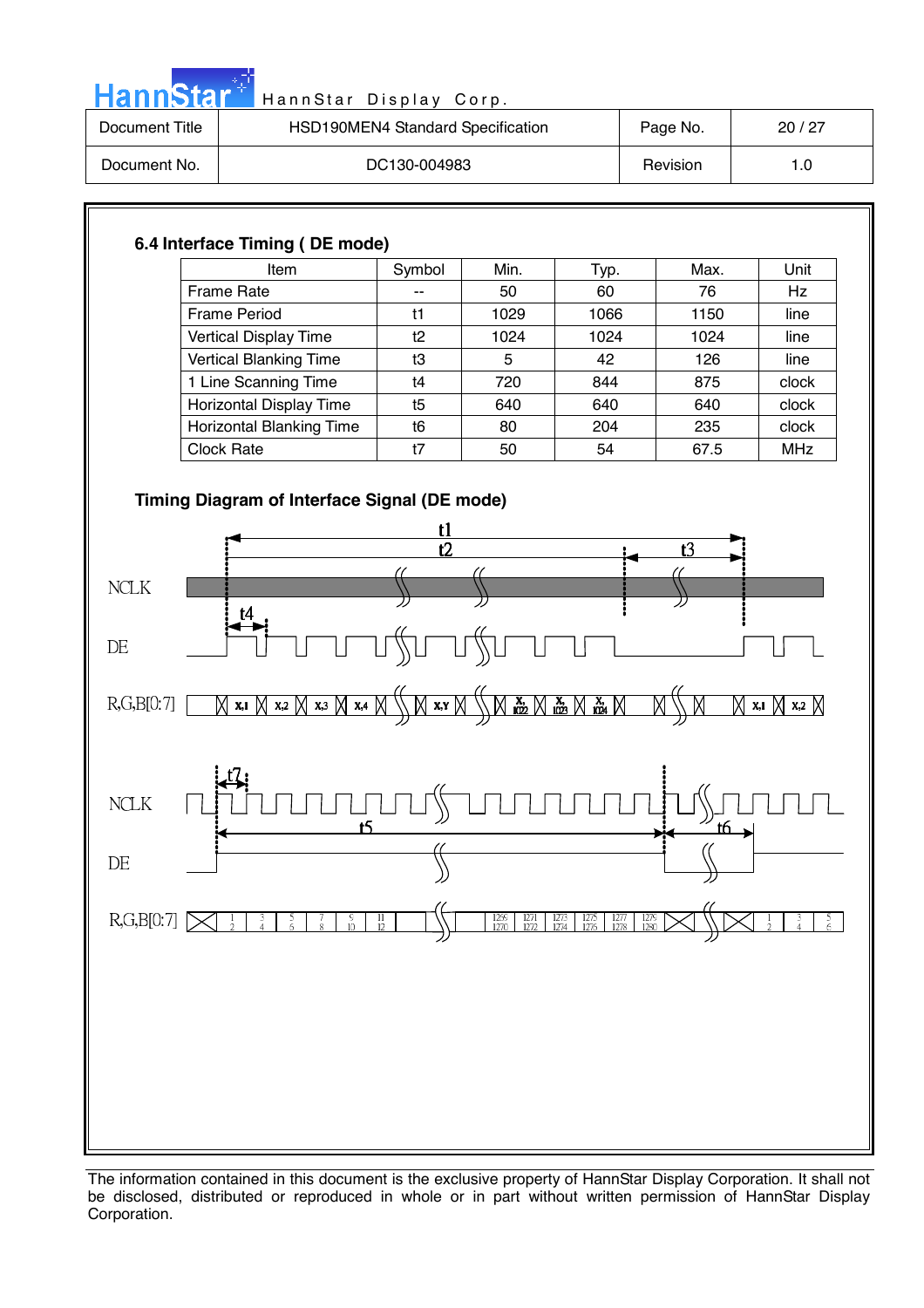| HannStar <sup>+</sup> | HannStar Display Corp.            |          |       |
|-----------------------|-----------------------------------|----------|-------|
| Document Title        | HSD190MEN4 Standard Specification | Page No. | 21/27 |
| Document No.          | DC130-004983                      | Revision | 1.0   |



The information contained in this document is the exclusive property of HannStar Display Corporation. It shall not be disclosed, distributed or reproduced in whole or in part without written permission of HannStar Display Corporation.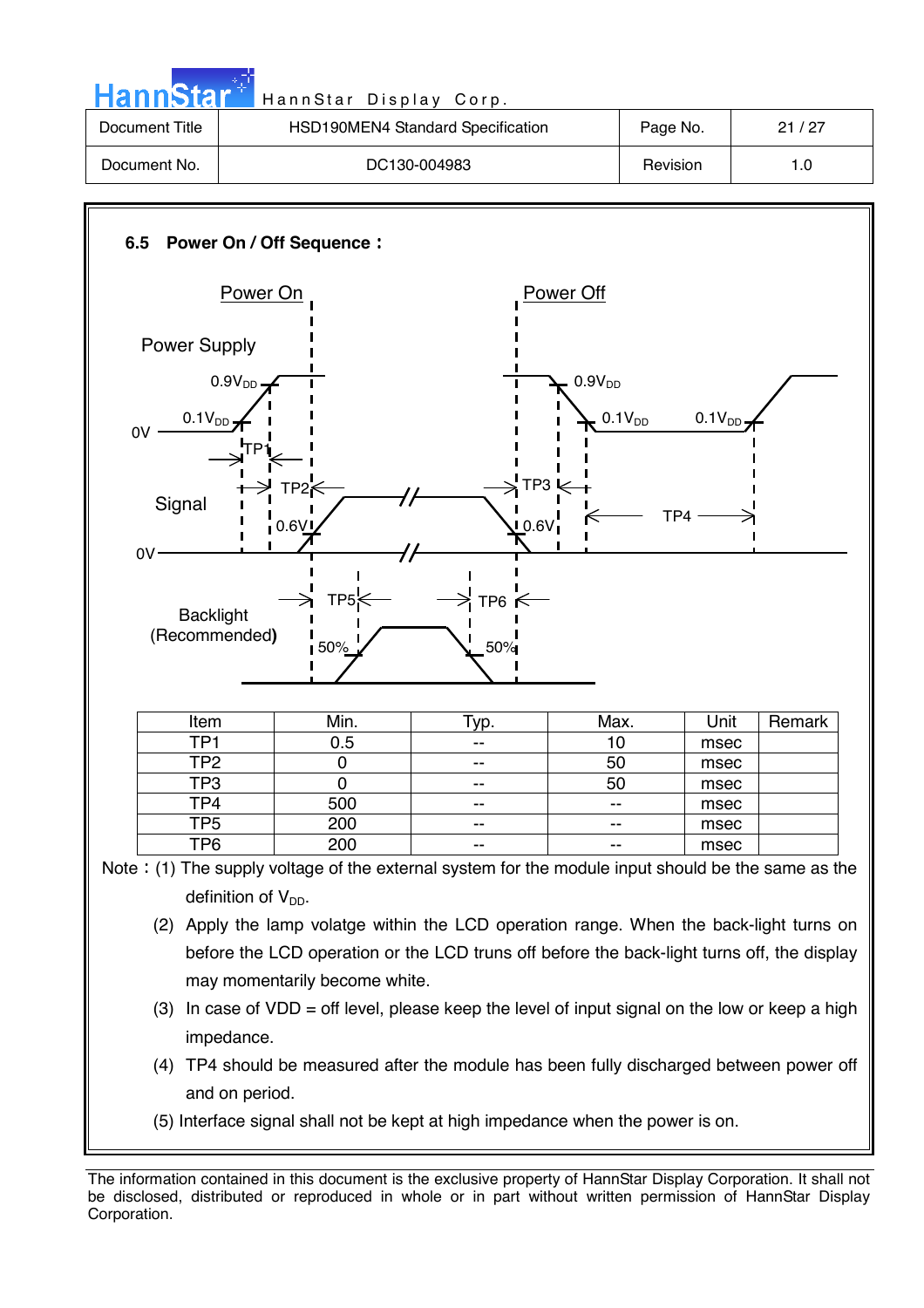

| Document Title | HSD190MEN4 Standard Specification | Page No. | 22/27 |
|----------------|-----------------------------------|----------|-------|
| Document No.   | DC130-004983                      | Revision | 1.0   |

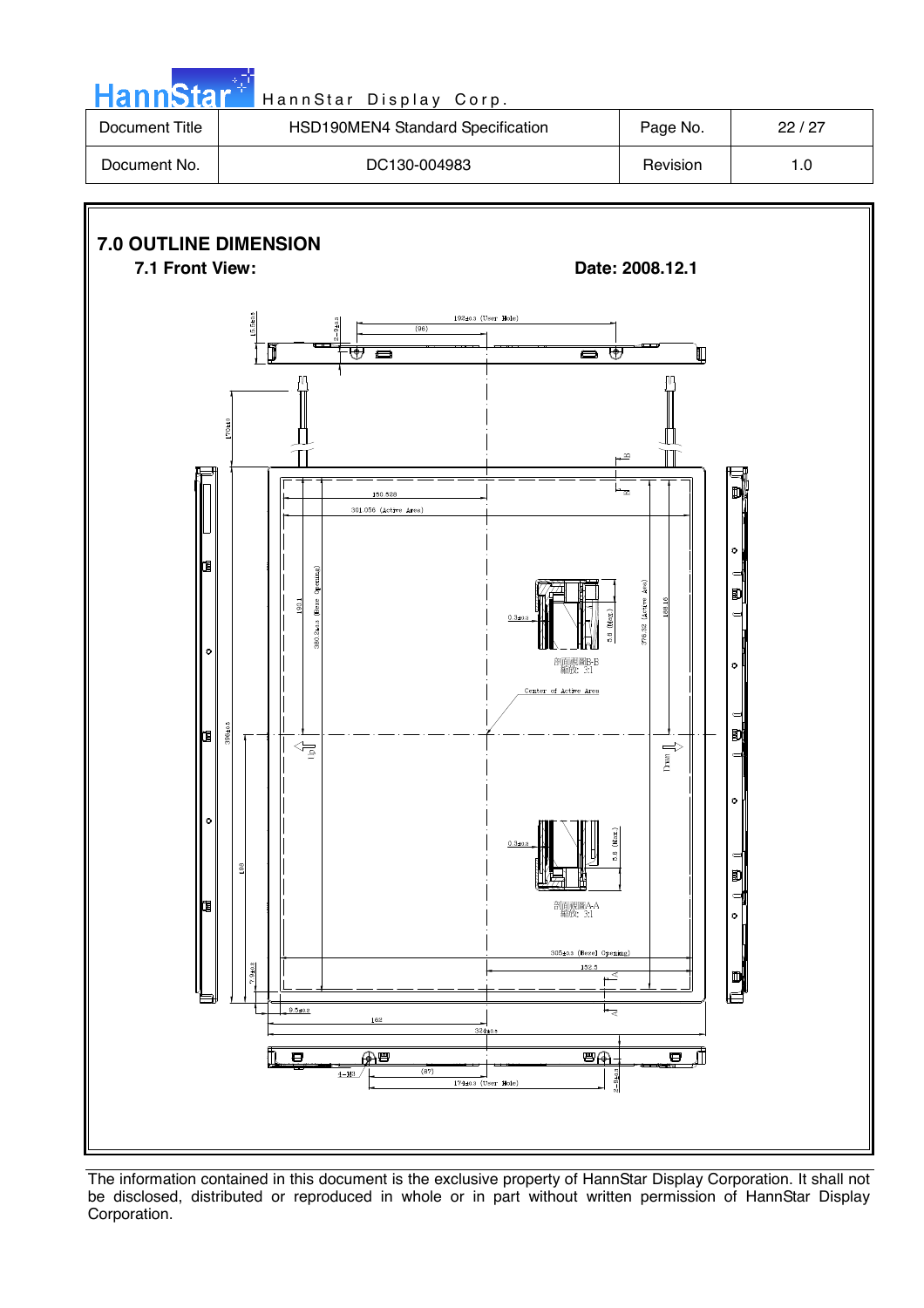

The information contained in this document is the exclusive property of HannStar Display Corporation. It shall not be disclosed, distributed or reproduced in whole or in part without written permission of HannStar Display Corporation.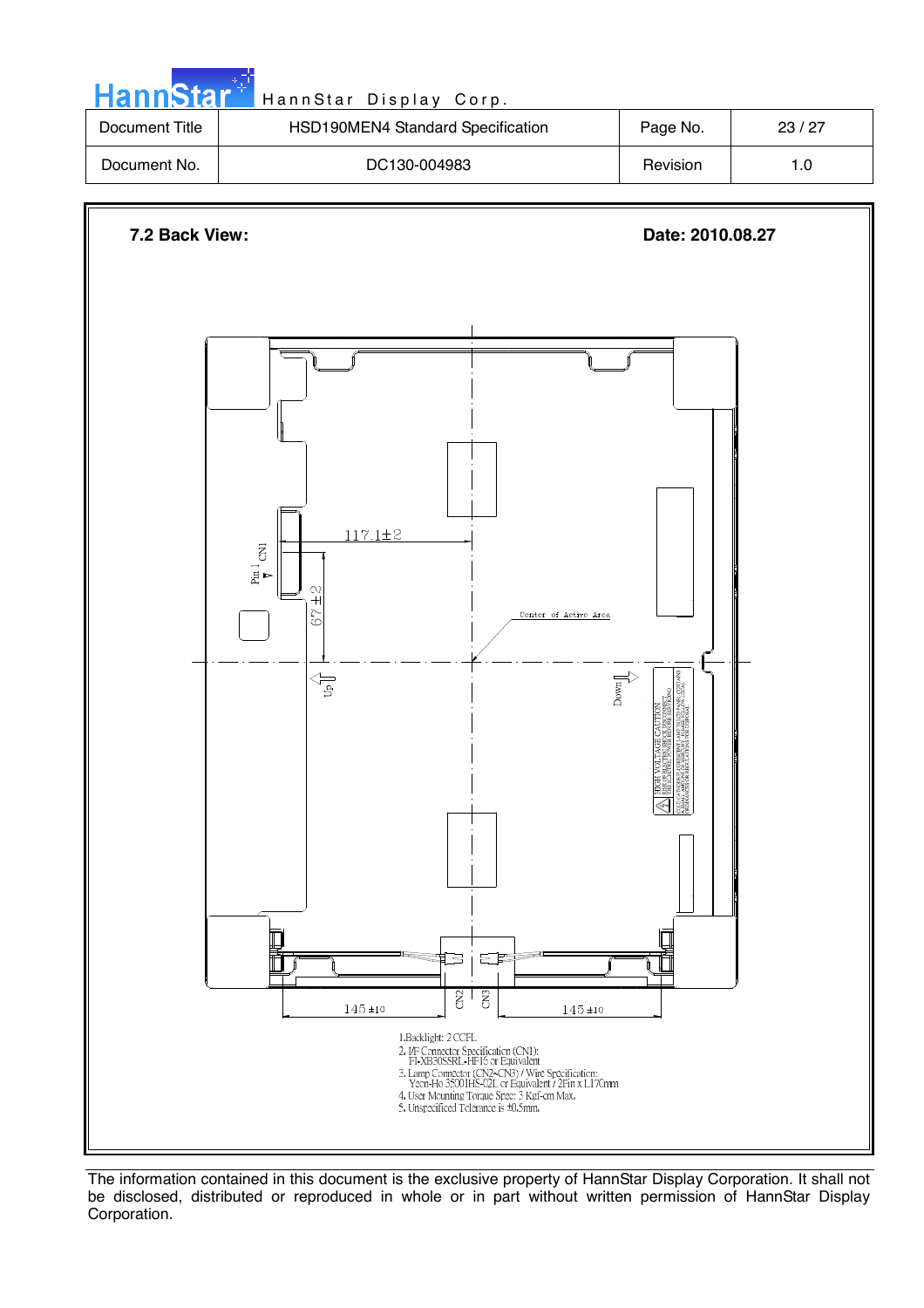

| Document Title | HSD190MEN4 Standard Specification | Page No. | 24 / 27 |
|----------------|-----------------------------------|----------|---------|
| Document No.   | DC130-004983                      | Revision |         |

## **8.0 LOT MARK**

#### **8.1 Lot Mark**



code 1,2,3,4,5,6: HannStar internal flow control code.

code 7: production location.

code 8: production year.

code 9: production month.

code 10,11,12,13,14,15: serial number.

Note (1) Production Year: Code 8 is defined by the last number of the year. For example:

| Year | 2001 | 2002 | 2003 | 2004 | 2005 | 2006 | 2007 | 2008 | 2009 | 2010 |
|------|------|------|------|------|------|------|------|------|------|------|
| Mark |      |      |      |      |      |      |      |      |      |      |

Note (2) Production Month

| Month | Jan. | Feb. | Mar. | Apr. | May. | Jun. I | Jul. | Aug. | Sep. | Oct | Nov. | Dec. |
|-------|------|------|------|------|------|--------|------|------|------|-----|------|------|
| Mark  |      |      |      |      |      |        |      |      |      |     |      |      |

#### **8.2 Location of Lot Mark**

(1) The label is attached to the backside of the LCD module.

(2) This is subject to change without prior notice.

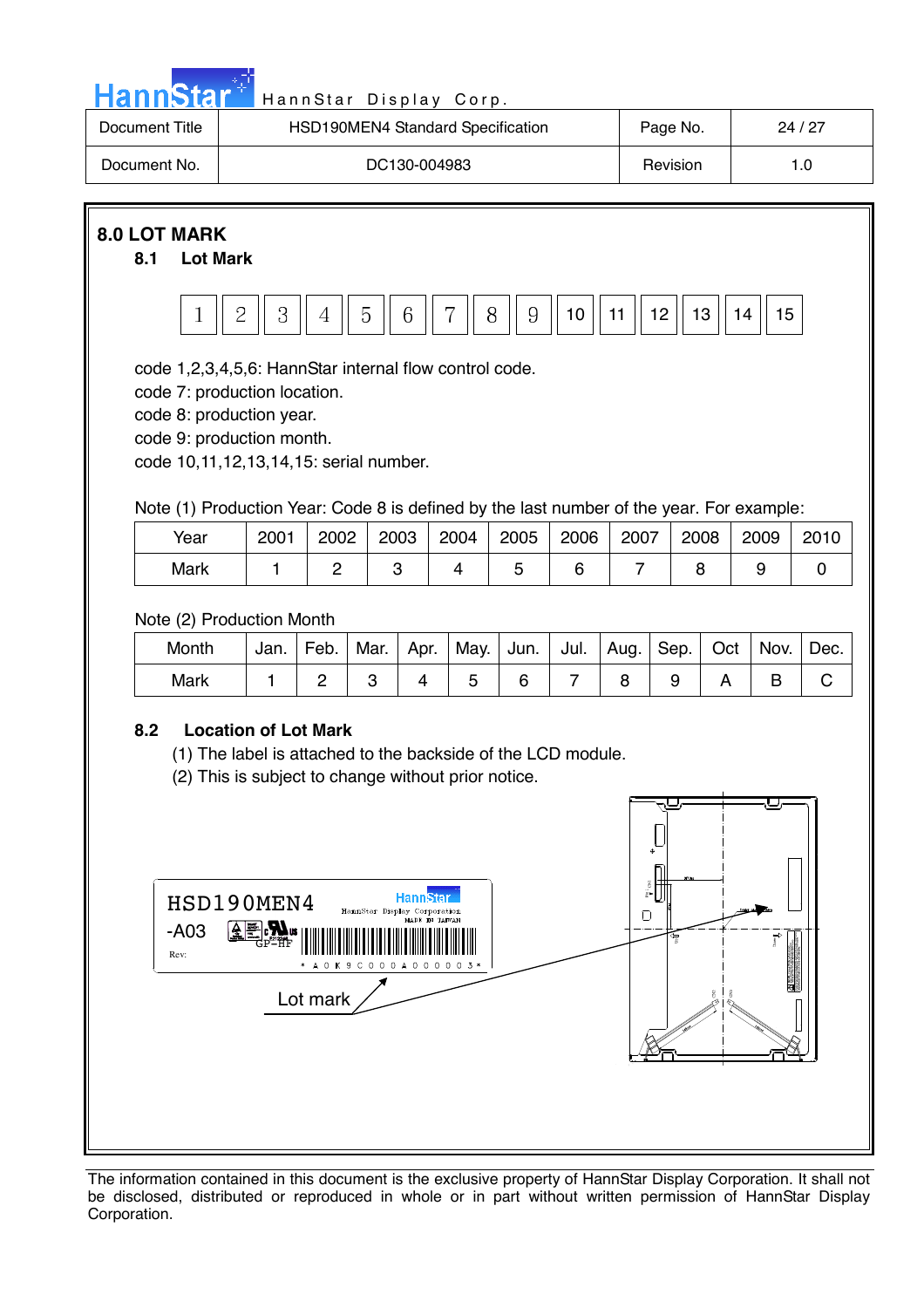

| Document Title | HSD190MEN4 Standard Specification | Page No. | 25/27 |
|----------------|-----------------------------------|----------|-------|
| Document No.   | DC130-004983                      | Revision | 1.0   |

## **9.0 PACKAGE SPECIFICATION**

#### **9.1 Packing form**

- (1) package quantity in one carton: 8 pieces.
- (2) carton size: 544 mm $\times$ 302 mm $\times$ 446<sup>H</sup> mm.
	- (3) for domestic transportation only.

#### **9.2 Packing assembly drawings**

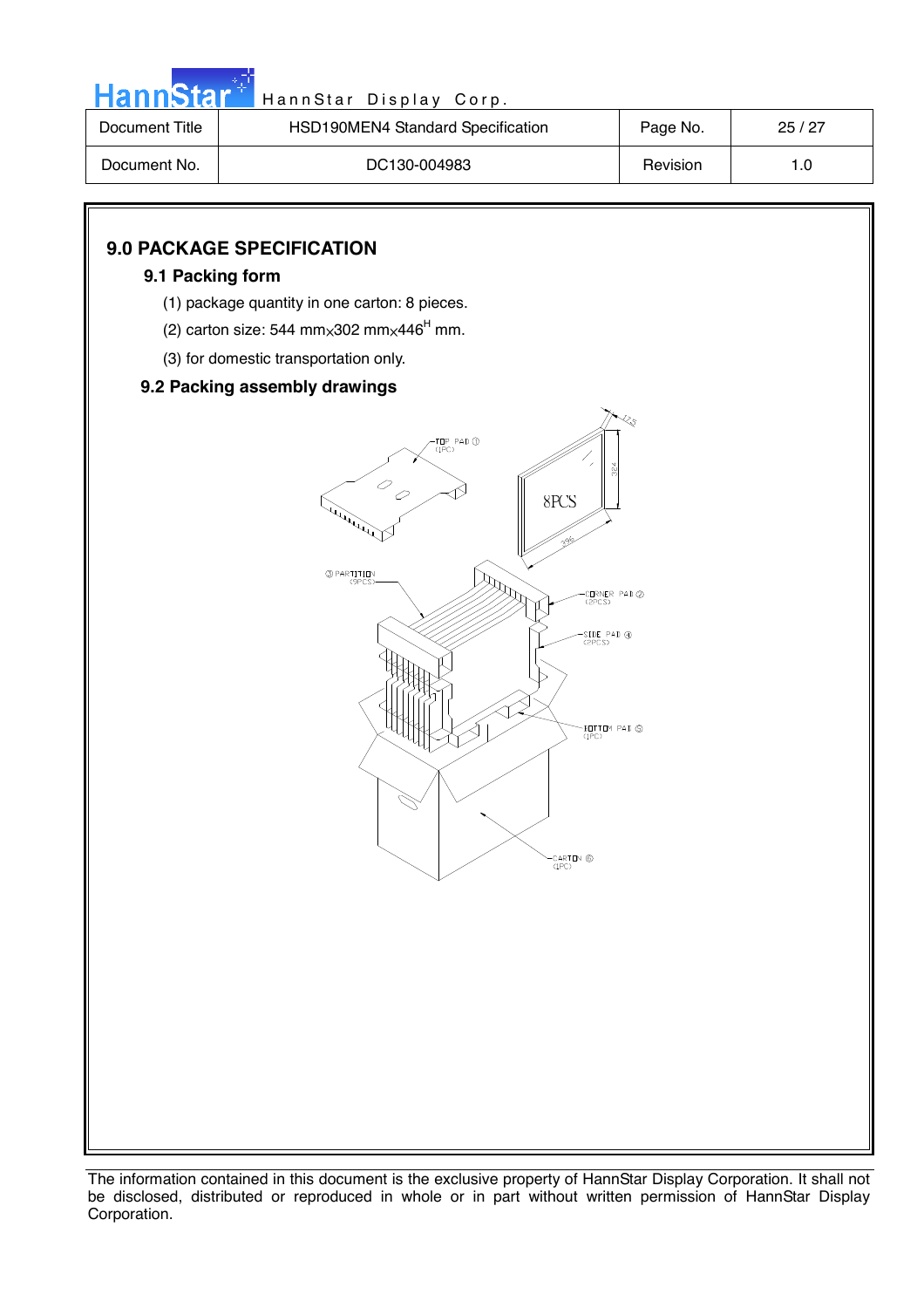

| Document Title | HSD190MEN4 Standard Specification | Page No. | 26/27 |
|----------------|-----------------------------------|----------|-------|
| Document No.   | DC130-004983                      | Revision | 1.0   |

### **10.0 GENERAL PRECAUTION**

#### **10.1 Use Restriction**

This product is not authorized for use in life supporting systems, aircraft navigation control systems, military systems and any other application where performance failure could be life-threatening or otherwise catastrophic.

#### **10.2 Disassembling or Modification**

Do not disassemble or modify the module. It may damage sensitive parts inside LCD module, and may cause scratches or dust on the display. HannStar does not warrant the module, if customers disassemble or modify the module.

#### **10.3 Breakage of LCD Panel**

- 10.3.1 If LCD panel is broken and liquid crystal spills out, do not ingest or inhale liquid crystal, and do not contact liquid crystal with skin.
- 10.3.2 If liquid crystal contacts mouth or eyes, rinse out with water immediately.
- 10.3.3 If liquid crystal contacts skin or cloths, wash it off immediately with alcohol and rinse thoroughly with water.
- 10.3.4 Handle carefully with chips of glass that may cause injury, when the glass is broken.

#### **10.4 Electric Shock**

- 10.4.1 Disconnect power supply before handling LCD module.
- 10.4.2 Do not pull or fold the CCFL cable.
- 10.4.3 Do not touch the parts inside LCD modules and the fluorescent lamp's connector or cables in order to prevent electric shock.

## **10.5 Absolute Maximum Ratings and Power Protection Circuit**

- 10.5.1 Do not exceed the absolute maximum rating values, such as the supply voltage variation, input voltage variation, variation in parts' parameters, environmental temperature, etc., otherwise LCD module may be damaged.
- 10.5.2 Please do not leave LCD module in the environment of high humidity and high temperature for a long time.
- 10.5.3 It's recommended employing protection circuit for power supply.

The information contained in this document is the exclusive property of HannStar Display Corporation. It shall not be disclosed, distributed or reproduced in whole or in part without written permission of HannStar Display Corporation.